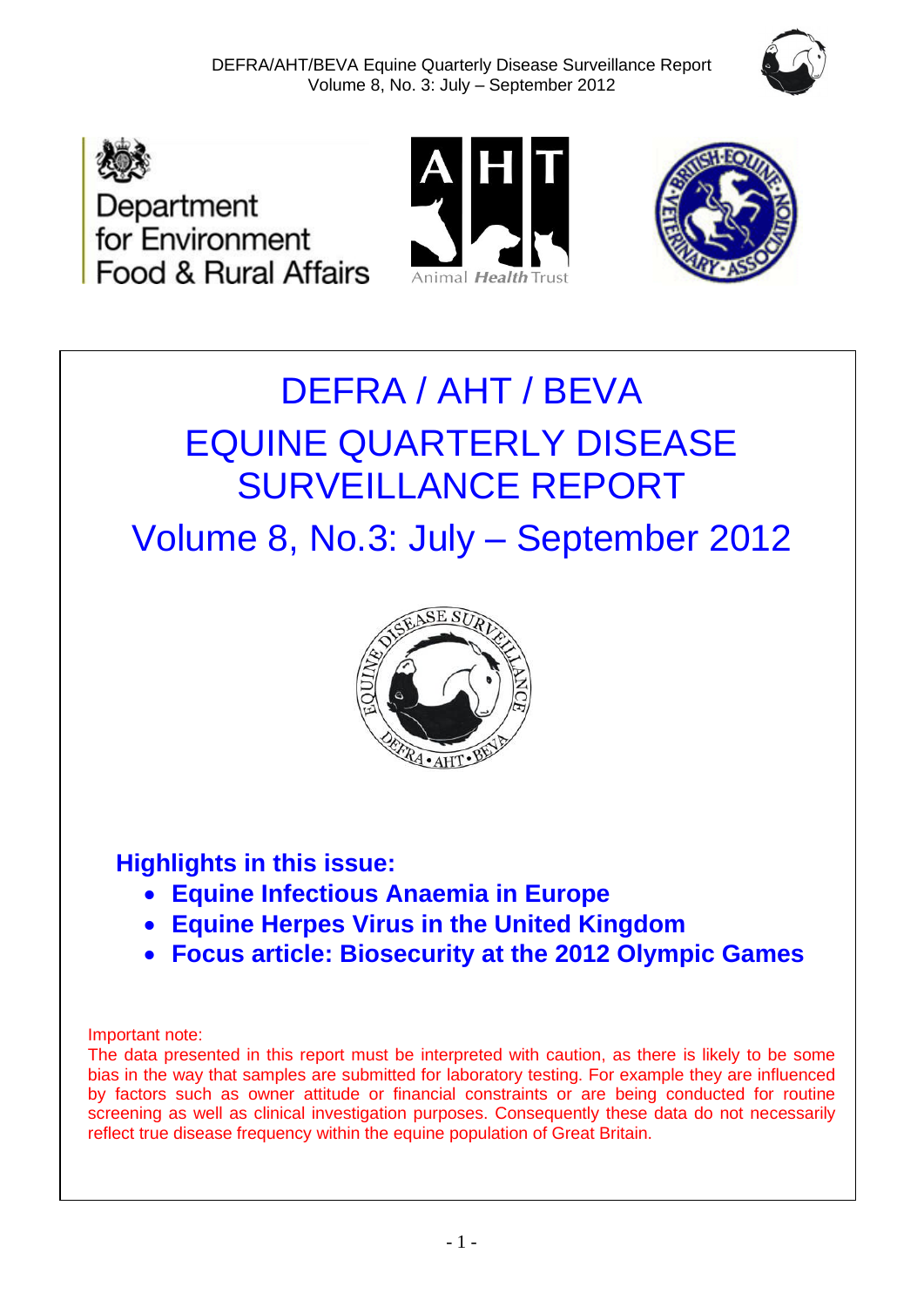

## **TABLE OF CONTENTS**

| <b>INTRODUCTION</b>                                                                                                                                              | 3                                      |
|------------------------------------------------------------------------------------------------------------------------------------------------------------------|----------------------------------------|
| <b>VIROLOGY DISEASE REPORT FOR THE THIRD QUARTER OF 2012</b>                                                                                                     | 9                                      |
| <b>VIROLOGICAL DIAGNOSES FOR THE THIRD QUARTER OF 2012</b>                                                                                                       | 10                                     |
| FOCUS ARTICLE: BIOSECURITY AT THE 2012 OLYMPIC GAMES                                                                                                             | 111                                    |
| <b>BACTERIOLOGY DISEASE REPORT FOR THE THIRD QUARTER 2012</b>                                                                                                    | <u>16</u>                              |
| TOXIC AND PARASITIC DISEASE REPORT FOR THE THIRD QUARTER 2012                                                                                                    | 177                                    |
| REPORT ON POST-MORTEM EXAMINATIONS FOR THE THIRD QUARTER 2012                                                                                                    | 19                                     |
| <b>EAST ANGLIA</b><br><b>HOME COUNTIES</b><br><b>SOUTH WEST</b><br><b>NORTHERN ENGLAND</b><br><b>WEST MIDLANDS</b><br><b>SCOTLAND</b><br><b>NORTHERN IRELAND</b> | 19<br>19<br>20<br>20<br>20<br>20<br>20 |
| <b>ACKNOWLEDGEMENTS</b>                                                                                                                                          | <u> 222</u>                            |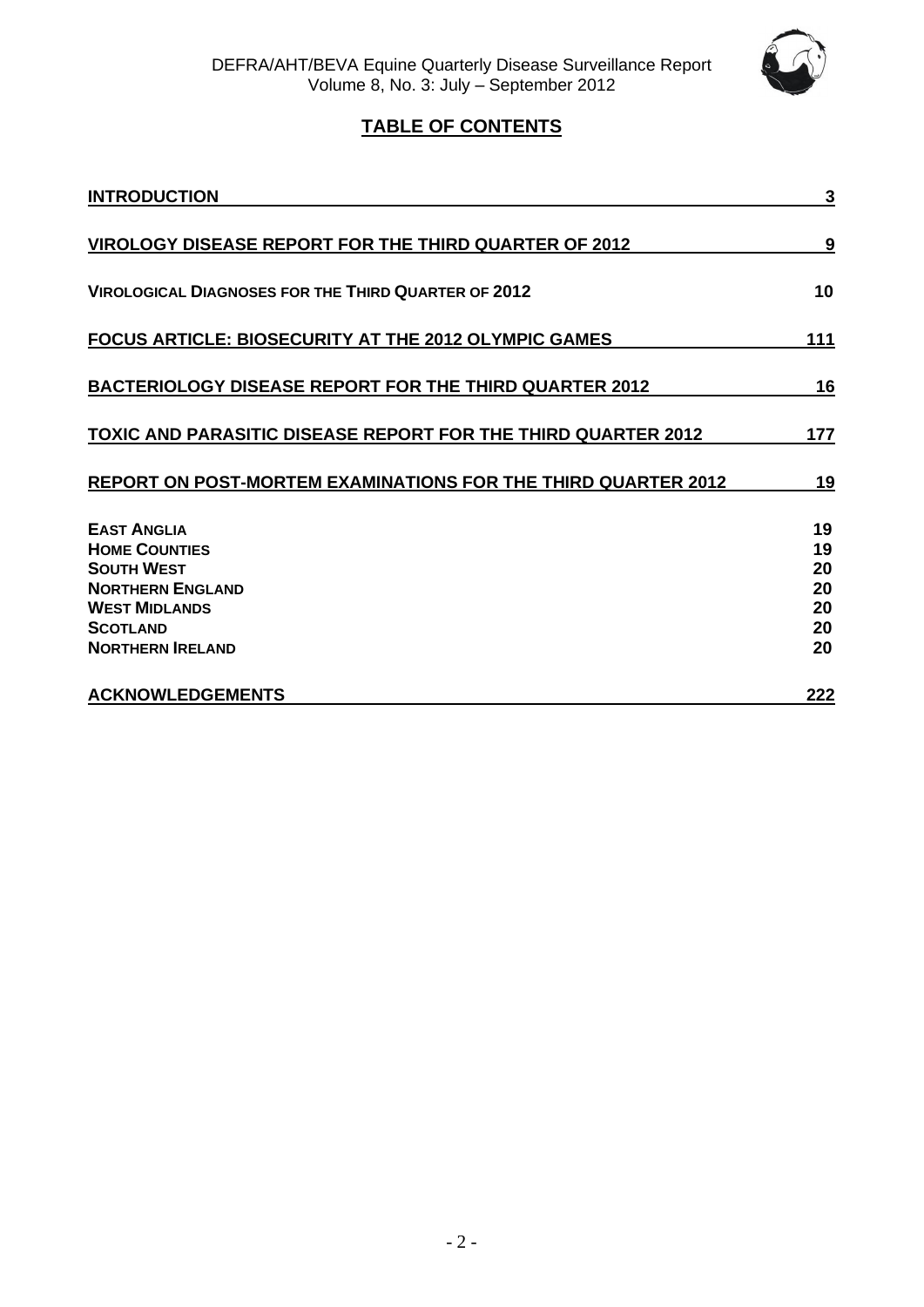

## **Introduction**

Welcome to the third quarterly equine disease surveillance report for 2012 produced by Department of Environment, Food and Rural Affairs (Defra), British Equine Veterinary Association (BEVA) and the Animal Health Trust (AHT). Regular readers will be aware that this report collates equine disease data arising from multiple diagnostic laboratories and veterinary practices throughout the United Kingdom giving a unique insight into equine disease occurrence on a national scale.

#### **National disease occurrence**

#### Reference Documents – Updates

The HBLB Codes of Practice for 2013 have recently been updated and published and can be found by via the following [link.](http://codes.hblb.org.uk/) BEVA have also recently published updated artificial insemination regulations which can be found via the following [link.](http://www.beva.org.uk/_uploads/documents/1beva-ai-guide-revised-12.pdf)

#### Contagious Equine Metritis (CEM)

With reference to recent CEM incidents detailed in Equine Quarterly Disease Surveillance Report Vol. 8 No.2 both incidents have been declared resolved. Horses placed under restriction in both incidents have tested negative for *Taylorella equigenitalis* infection. The incidents include an outbreak in Gloucestershire involving two infected premises with one infected mare on the index premise and a mare, a gelding and a stallion on a linked premise with confirmed infection (four in total). The second incident involved a CEM tracing exercise to identify mares that had been inseminated with semen from a stallion from an AI centre in Germany that had tested positive to CEM. All UK animals that were being investigated have tested negative and on 15<sup>th</sup> August restrictions on all horses were lifted.

#### Equine Influenza (EI)

Equine influenza continues to be of importance within the United Kingdom. In this issue we report on one outbreak that occurred during this quarter. As of 9<sup>th</sup> November 2012, two further outbreaks of EI have been reported by the Animal Health Trust.

On 11<sup>th</sup> October 2012, EI was confirmed in an unvaccinated five year old gelding in County Durham. The horse showed clinical signs of pyrexia, nasal discharge and a cough. The affected group consists of eleven horses, of which three have been affected. The second case was confirmed on 6<sup>th</sup> November in a six year old, unvaccinated, Irish Sports Horse gelding in Roxburghshire, Scotland. The affected horse had recently been imported from Ireland with six other horses and showed typical clinical signs. Both cases were confirmed on the basis of a positive result via a matrix protein qPCR on a nasopharyngeal swab.

The outbreaks have been reported by the new text alert service sponsored by Merial Animal Health, **Tell-Tail**. This free of charge service alerts practitioners to outbreaks of equine influenza in the UK by a text message to the practitioner's mobile phone. If you are an equine veterinary practitioner and would like to sign up for this scheme, please register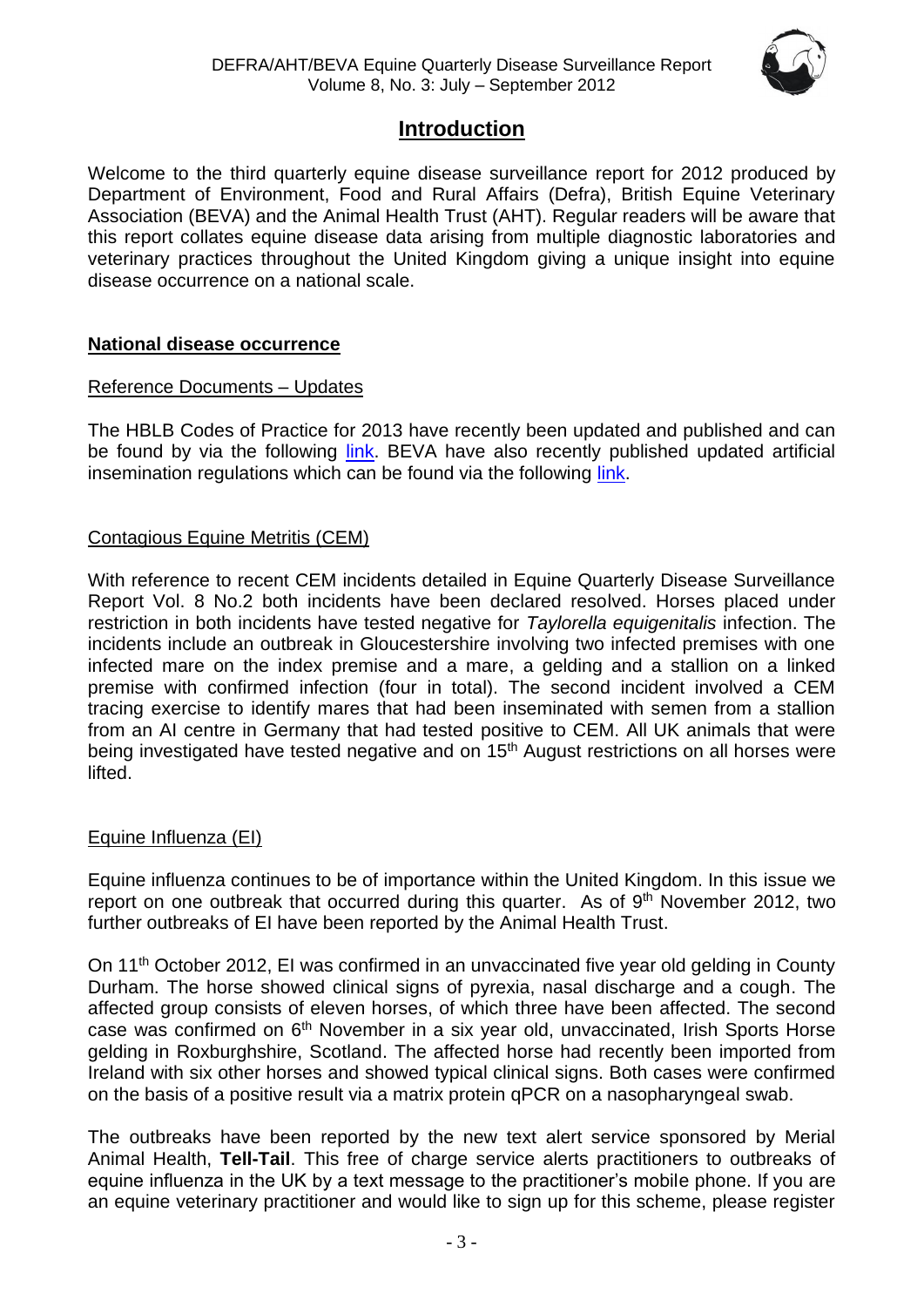#### DEFRA/AHT/BEVA Equine Quarterly Disease Surveillance Report Volume 8, No. 3: July – September 2012



at the following website [http://www.merial.co.uk.](http://www.merial.co.uk/) This service has also been offered to the members of the National Trainers Federation (NTF). If you would like to contact us regarding outbreaks of equine influenza virus or would like to sign up for our sentinel practice scheme, please send a message to: [equiflunet@aht.org.uk](mailto:equiflunet@aht.org.uk) or follow the link to [www.equiflunet.org.uk](http://www.equiflunet.org.uk/) for more information on equine influenza.

#### Equine Infectious Anaemia (EIA)

On 3rd October 2012 a case of EIA was confirmed by the Defra in a non-Thoroughbred horse in Cornwall. The horse was clinically affected and subsequently euthanased. Twenty five horses on the affected premises along with two horses each on each of two neighbouring premises that remain under restrictions have all tested negative on the agar gel immunodiffusion (AGID, 'Coggins') antibody test. All animals will remain restricted pending results of repeat AGID testing to be undertaken at least ninety days after the initial sampling.

A single horse that had moved off the affected premises having spent four days stabled next to the infected horse has been traced to another premises in Cornwall, placed under restriction and has tested negative. Restrictions will remain in place until second samples are taken from the horse at least ninety days after the initial test. Four other horses that are also present on the same premises have tested negative.

Epidemiological investigations by Defra/AHVLA into the potential origin of infection in the Cornwall EIA case have shown that eighteen horses were imported on the same day in April 2008 as two consignments and among these were the most recent case in Cornwall including the EIA positive horse that was identified in Devon in 2010 which was subsequently euthanased for disease control purposes. These animals were transported from the same Belgian premises, in the same vehicle, to the same destination in Devon. Investigations to establish the current locations of the remaining sixteen horses from this consignment have been carried out.

A clinical case reported to Defra as suspicious of EIA (a 'report case') 2.5 miles from the affected premises in Cornwall had restrictions lifted on 11th October based on a negative test and there being no epidemiological link to the affected premises or the consignment of horses that were imported in 2008 with the infected horse.

On 18th October 2012 Defra confirmed a second case of EIA in a mare on a livery yard near Paignton in Devon. The mare did not show any clinical signs of disease and has been euthanased. There are 10 in-contact horses residing at the affected premises which has been placed under restriction and veterinary investigations are being carried out. None of the in-contact horses have a history of or are showing clinical signs suggestive of EIA.

#### Equine Viral Arteritis (EVA)

On the 5th of October 2012 the UK's Chief Veterinary Officer confirmed a case of subclinical equine arteritis virus (EAV) infection in a non-Thoroughbred stallion near Cheltenham, Gloucestershire. The stallion has been resident on the premises since its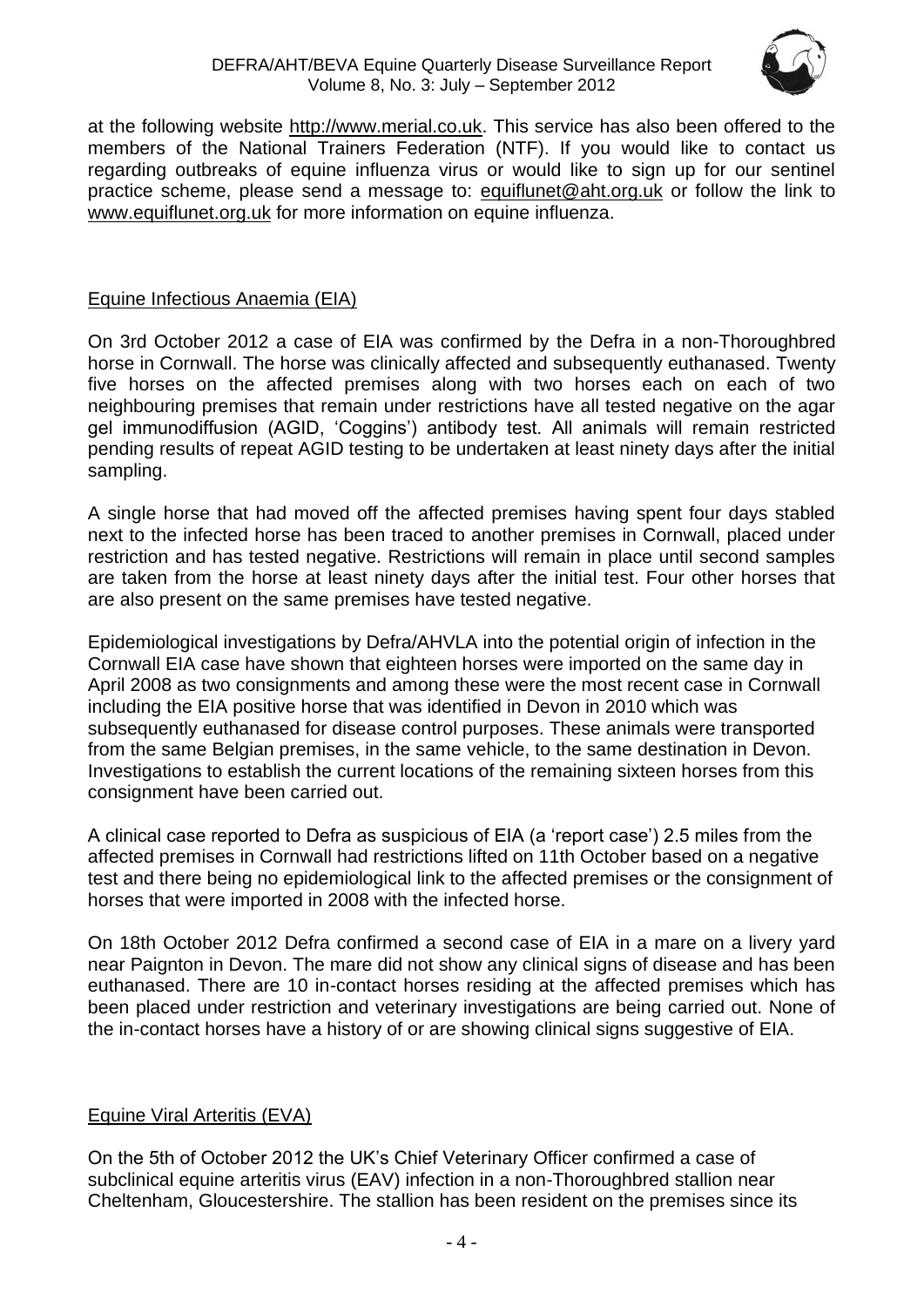

arrival in the United Kingdom in April 2012 and is reported not to have been used for breeding purposes since then. The animal was tested serologically positive by virus neutralisation test during a routine pre-purchase examination on 20th August 2012. Since then, restrictions have been in place and semen test results were received on 4th October 2012 confirming presence of EAV by virus isolation conducted by the Animal Health Veterinary laboratories Agency, Weybridge, Surrey. The stallion was castrated since and restrictions will be lifted once 6 weeks elapse from the time of castration.

#### **International disease occurrence**

#### Contagious Equine Metritis (CEM)

An outbreak of CEM occurred in Germany during August 2012. Semen from a stallion residing on an EU approved semen collection centre in Germany was found to be positive for CEM. In response to the diagnosis a tracing exercise was carried out to identify the mares inseminated with semen from the infected stallion. The tracing exercise involved the investigation of some mares currently residing in the UK who have since tested negative and restrictions have been lifted.

#### Eastern Equine Encephalomyelitis (EEE)

The number of equine cases of EEE in the USA currently stands at 204. The total number of cases recorded in each of the states as of  $9<sup>th</sup>$  November is as follows: Louisiana (58), Mississippi (31), Florida (29), N. Carolina (19), S. Carolina (14), Alabama (12), Georgia (8), Massachusetts (7), New Jersey (6), Tennessee (5), New Hampshire (4), Wisconsin (4), New York (2), Vermont (2), Texas (2) and single cases for Arkansas, Michigan and Pennsylvania.

#### Equine Infectious Anaemia (EIA)

A number of outbreaks of equine infectious anaemia (EIA) have been reported throughout Europe and North America during this quarter.

The Canadian Food Inspection Agency reported that between 1<sup>st</sup> July and 30<sup>th</sup> September 2012, there have been a total of four new EIA positive equines on four separate premises.

Ten outbreaks of EIA have been reported in Germany between 1<sup>st</sup> July and 24<sup>th</sup> October. Each outbreak affected single horses which were subsequently euthanased. The source of the outbreak is believed to be a horse used as a blood donor from an equine hospital. A tracing exercise is being carried out and eleven positive horses have been identified.

Two outbreaks of EIA were confirmed in Liege, Belgium on 9th August 2012, both involving single animals. The affected animals have been euthanased and the source of infection is unknown.

Further outbreaks of EIA have been reported in Italy. As of 22nd October Abruzzo, Lazio and Campania have been the worst affected regions.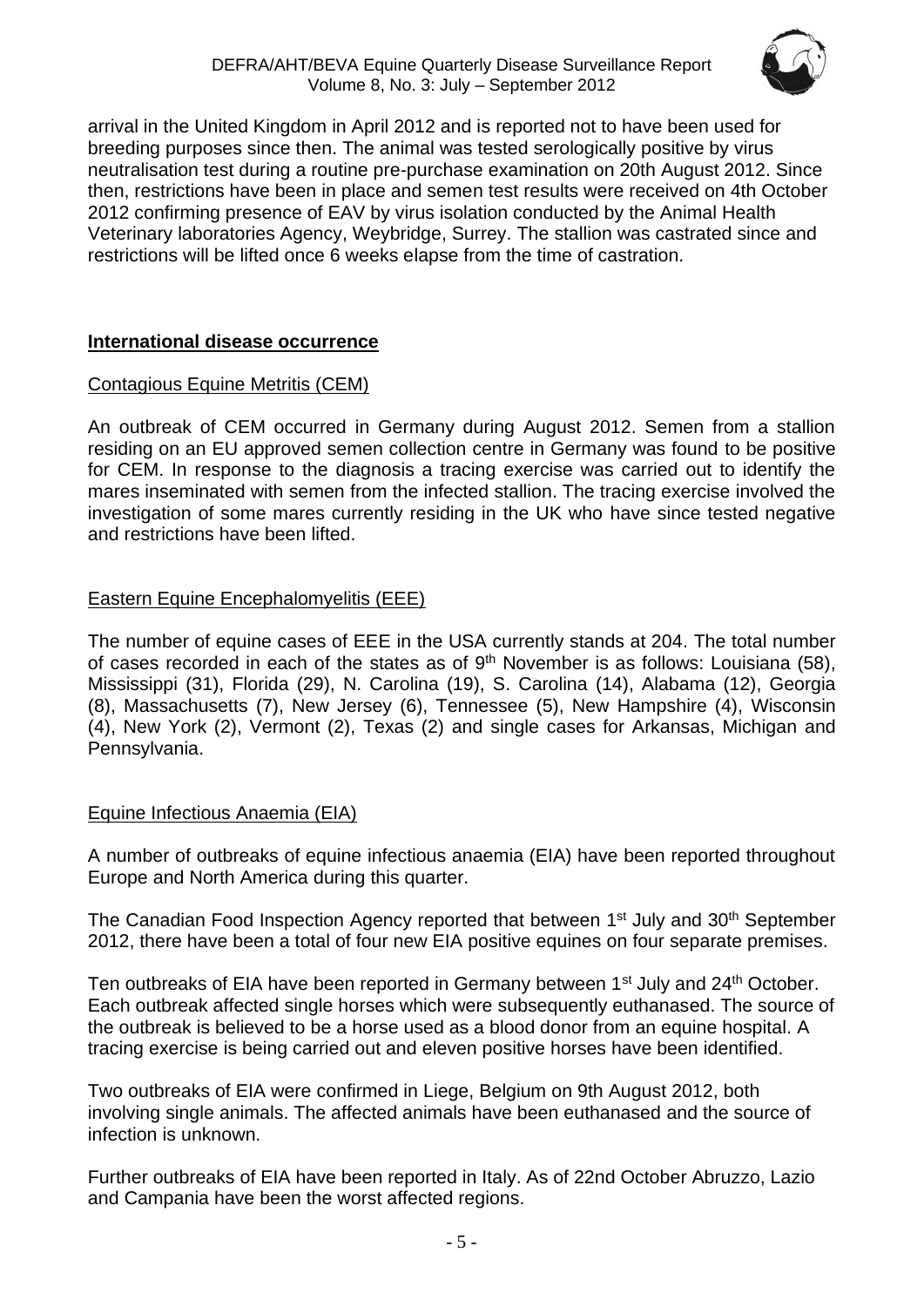

Several outbreaks of EIA have occurred in Gard, France. The first case was confirmed on 5th September 2012. Testing of in-contact horses and horses traced through horse movements are being carried out and two horses have tested positive. On 4<sup>th</sup> October one further case was confirmed which has been epidemiologically linked to the previous cases.

#### Hendra Virus

Three outbreaks of Hendra virus have been confirmed in Queensland between 18<sup>th</sup> July and 2<sup>nd</sup> November. Each outbreak comprised single horses. An equine vaccine against Hendra is now available throughout Australia.

#### West Nile Virus (WNV)

Two outbreaks of WNV have been reported in Croatia involving a total of three horses. The affected horses were unvaccinated, did not show any clinical signs of disease and were identified during serological surveillance by competitive and IgM capture ELISA.

Twelve outbreaks of WNV have been reported in Greece. Seven occurred in the Anatoliki Makedonia kai Thraki region each involving one horse. Four horses that did not show clinical signs tested positive during a serosurveillance exercise. The other three affected horses showed clinical signs of disease. Two tested positive during early September and one on 12th September. Four outbreaks were reported in the Ipeiros region. Three outbreaks involved one horse each and one outbreak involved two horses. The final outbreak was identified in the Kentriki Makedonia region where two horses tested positive during a serosurveillance exercise. In all cases a positive diagnosis was made by competitive and IgM capture ELISA.

The number of equine cases of WNV in the USA stands at 645. The total number of cases recorded in each of the states as of  $30<sup>th</sup>$  November 2012 is as follows: Texas (110), Louisiana (62), Pennsylvania (50), California (46) and Oklahoma (42), Mississippi (37), Iowa (35), Indiana (30), Florida (17), Colorado and N. Dakota (15 each), Nebraska (14), Kentucky (13), Ohio and S. Dakota (12), Arkansas and Minnesota (11 each), Alabama, Georgia and New Mexico (10 apiece), Idaho and New York (7 apiece), Illinois, Missouri, Montana, New Jersey and Tennessee (6 each), Michigan, S. Carolina and Wyoming (5 each), Nevada, N. Carolina, Utah and Wisconsin (3 each), Connecticut, Maryland, Massachusetts and Vermont (2 each), Arizona, Oregon, Virginia and Washington (1 each).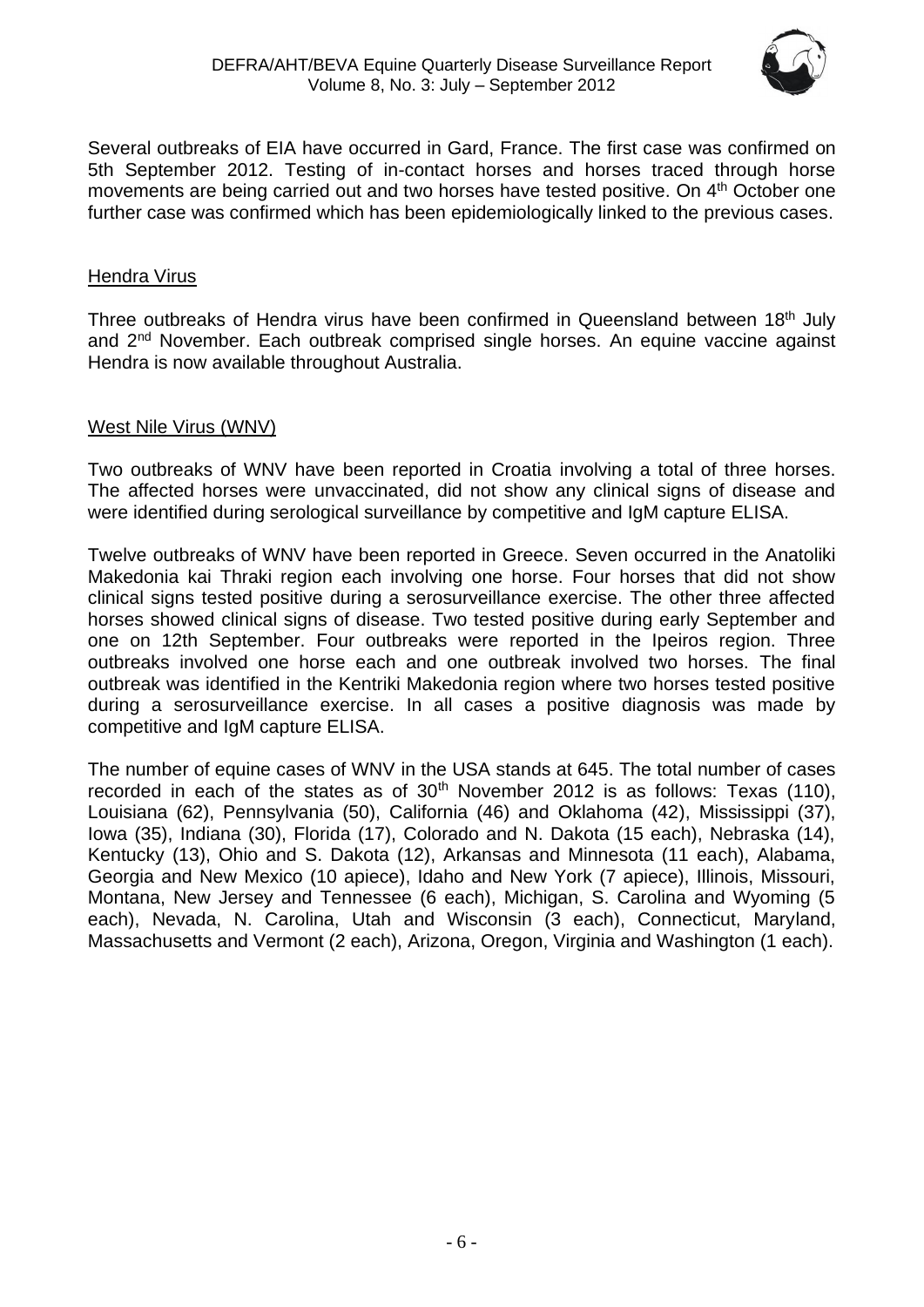

#### **Defra/ Animal Health Veterinary Laboratories Agency (AHVLA) business**

The African Horse Sickness (England) Regulations 2012 were laid before Parliament in October and came into force on 21<sup>st</sup> November. They include new bespoke powers to control an outbreak of African horse sickness and clarify compensation arrangements. The new controls include fit for purpose control zones, providing more targeted controls than were previously available. This will enable a more effective response, minimising the impact of African horse sickness on the equine industry. The regulations also provide for compensation up to £2,500 for each animal that is culled where test results subsequently show it was negative for African horse sickness.

*Equine Infectious* Anaemia was confirmed in one horse on a premises in Cornwall on 3 October 2012. As part of the epidemiological investigations it was noted that it had been imported at same time as a previous EIA positive case (in 2010). AHVLA have been trying to locate the remaining 17 horses imported in two consignments on the same day in 2008. Of the 18 horses in these initial consignments,1 tested positive and was humanely destroyed on 19 October 2012, two have died and 9 were successfully traced with negative results. It is unlikely that the remaining 4 horses can be located.

A meeting between the Chief Veterinary Officers (CVOs) of France, The Republic of Ireland and the UK was held on the 19th November 2012 to review the Tripartite Agreement (TPA). The meeting considered a proposal from the GB equine sector to more closely define the types of horse movements that should be covered by the TPA. Having sought the views of their own stakeholders, the French and Irish delegations did not feel able to support this proposal. This was in part due to concerns that the proposal was too restrictive and prevented the inclusion of all horses with recognised high health status.

However, our partners in the TPA did recognise the concerns that prompted our request to review the current agreement. We have secured an agreement to continue to work with France and Ireland to develop an alternative solution. Greater emphasis will be placed on linking the TPA to existing industry initiatives, such as Codes of Practice which help manage disease risk.

#### **Focus article**

In this report we are pleased to include a focus article written by Josh Slater from the Royal Veterinary College. The article provides am overview of the biosecurity measures applied to the 2012 equestrian Olympic and Paralympic Games.

We reiterate that the views expressed in this focus article are the authors' own and should not be interpreted as official statements of Defra, BEVA or the AHT.

Access to all of the equine disease surveillance reports can be made on a dedicated page on the recently updated Animal Health Trust website at [http://www.aht.org.uk/cms](http://www.aht.org.uk/cms-display/disease_surveillance.html)[display/disease\\_surveillance.html](http://www.aht.org.uk/cms-display/disease_surveillance.html) or via the BEVA and Defra websites:

<http://www.beva.org.uk/news-and-events/news>

[http://archive.defra.gov.uk/foodfarm/farmanimal/diseases/vetsurveillance/reports/listing.ht](http://archive.defra.gov.uk/foodfarm/farmanimal/diseases/vetsurveillance/reports/listing.htm) [m](http://archive.defra.gov.uk/foodfarm/farmanimal/diseases/vetsurveillance/reports/listing.htm)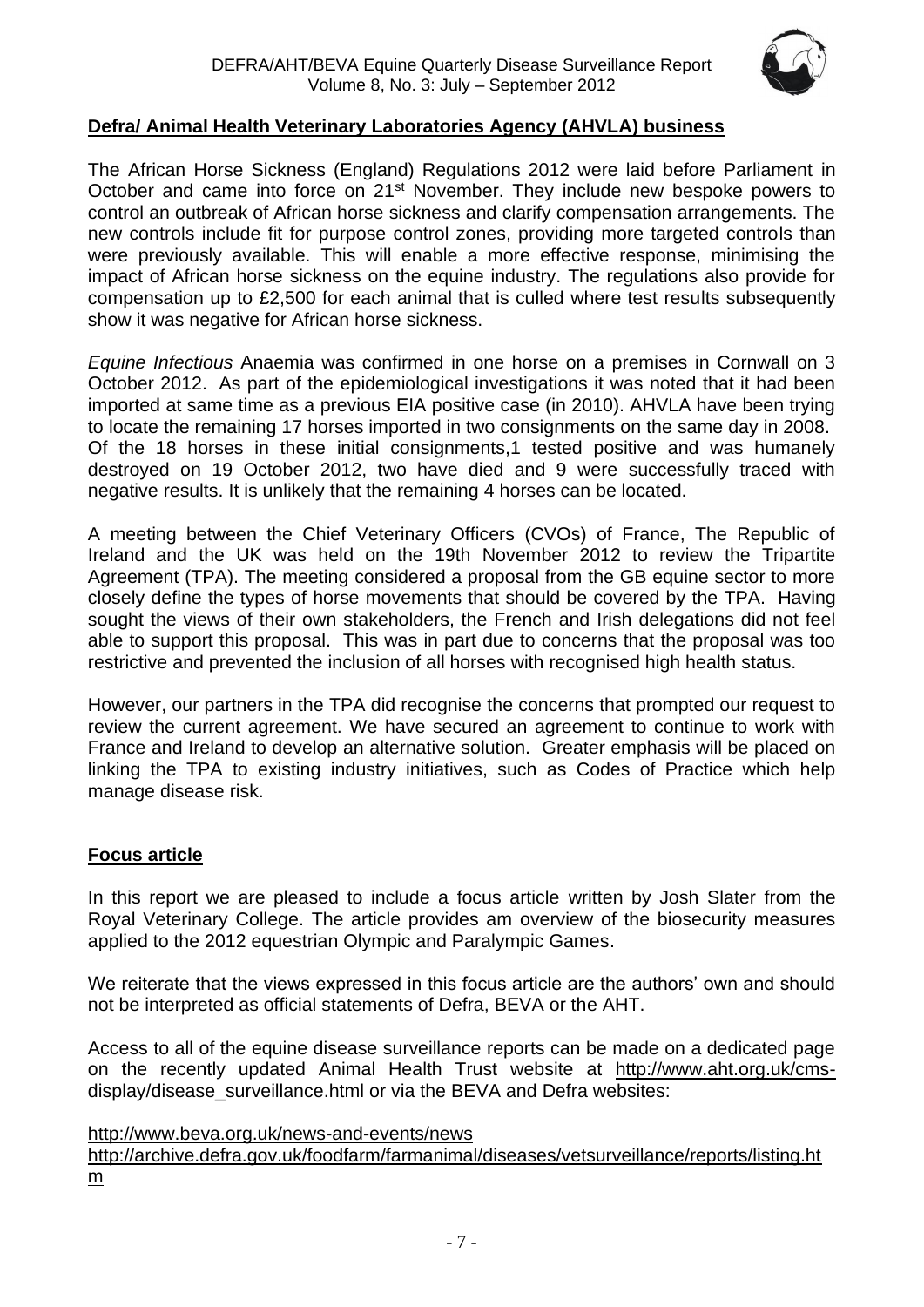

We would remind readers and their colleagues that a form is available on the AHT website for registration to receive reports free of charge, via e-mail, on a quarterly basis. The link for this registration form is available via [http://www.aht.org.uk/equine\\_disease\\_registration.html.](http://www.aht.org.uk/equine_disease_registration.html)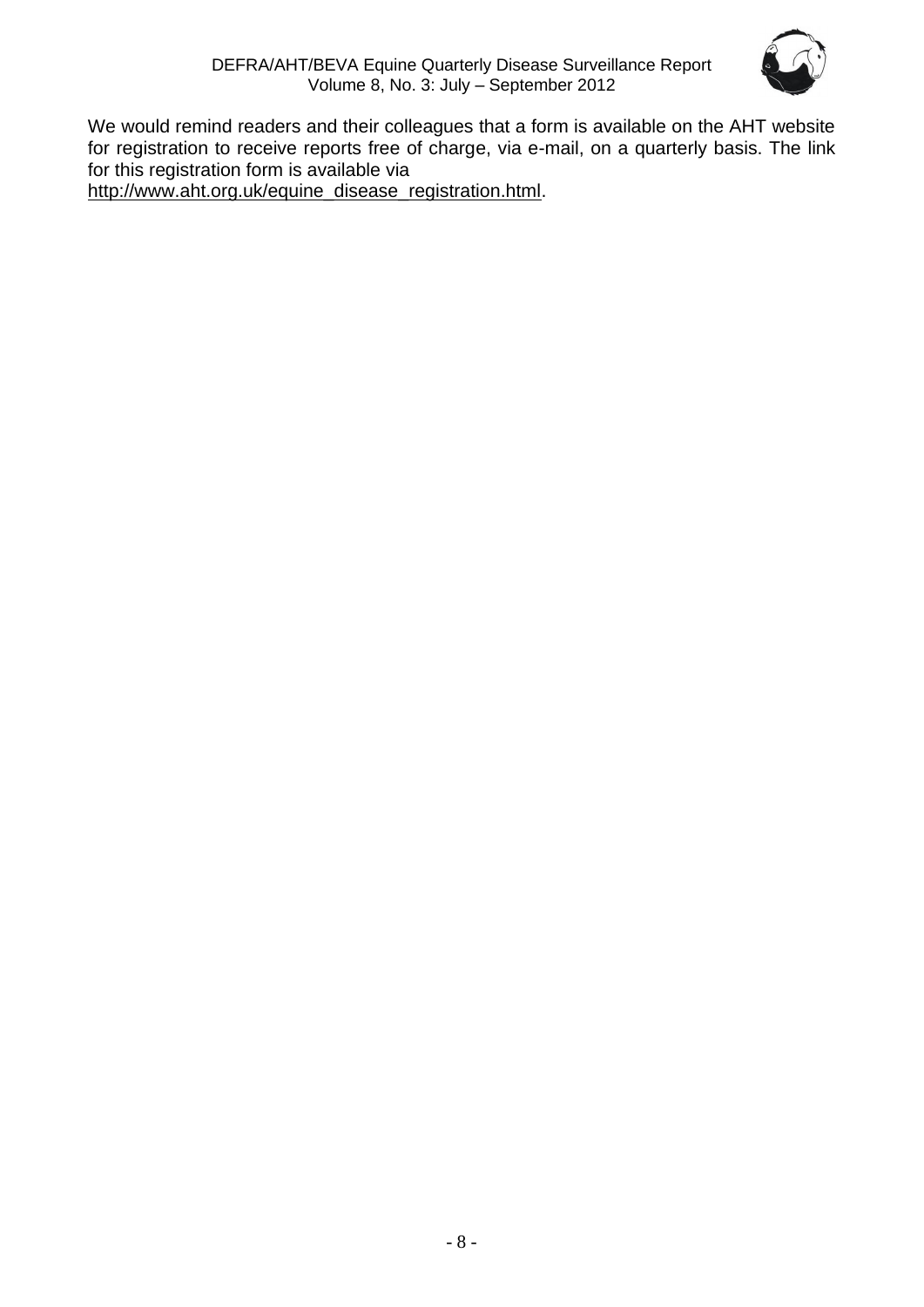

## **Virology Disease Report for the Third Quarter of 2012**

The results of virological testing for July to September 2012 are summarised in Table 1 and include data relating to Equine Viral Arteritis (EVA), Equine Infectious Anaemia (EIA) and West Nile Virus (WNV) from the Animal Health Veterinary Laboratories Agency (AHVLA), Weybridge. The sample population for the AHVLA is different from that for the other contributing laboratories, as the AHVLA's tests are principally in relation to international trade (EVA and EIA). AHVLA now provides testing for WNV as part of clinical work up of neurological cases on specific request and provided the local regional AHVLA office has been informed.

| Table 1: Diagnostic virology sample throughput and positive results for the third quarter |  |
|-------------------------------------------------------------------------------------------|--|
| 2012                                                                                      |  |

|                            | Number of<br><b>Samples Tested</b> | <b>Number Positive</b> | <b>Number of</b><br><b>Contributing</b><br><b>Laboratories</b> |
|----------------------------|------------------------------------|------------------------|----------------------------------------------------------------|
| <b>Serological Tests</b>   |                                    |                        |                                                                |
|                            |                                    |                        |                                                                |
| <b>EVA ELISA</b>           | 537                                | $24*$                  | 6                                                              |
| <b>EVA VN</b>              | 135                                | $22*$                  | 3                                                              |
| AHVLA EVA VN               | 921                                | 48                     | 1                                                              |
| EHV-1/-4 CF test           | 304                                | $24*$                  | $\overline{2}$                                                 |
| EHV-3 VN test              | 3                                  | $\mathbf 0$            |                                                                |
| ERV-A/-B CF test           | 139                                | $4^*$                  |                                                                |
| Influenza HI test          | 210                                | 0*                     |                                                                |
| EIA (Coggins)              | 158                                | $\mathbf 0$            | 3                                                              |
| <b>EIA ELISA</b>           | 285                                | $\mathbf 0$            | 5                                                              |
| AHVLA EIA (Coggins)        | 1463                               | $\Omega$               |                                                                |
| AHVLA WNV (PRNT)           | 1                                  | $1***$                 | 1                                                              |
| <b>Virus Detection</b>     |                                    |                        |                                                                |
| EHV-1/-4 PCR               | 36                                 | 0                      | 3                                                              |
| <b>EHV-2/-5 PCR</b>        | 36                                 | 15                     | 1                                                              |
| Influenza NP ELISA         | 54                                 | 0                      | $\overline{2}$                                                 |
| Influenza Directigen       | 128                                | 0                      | 2                                                              |
| Influenza PCR              | 77                                 |                        |                                                                |
| Influenza VI in eggs       | 1                                  | 0                      |                                                                |
| <b>AHVLA Influenza PCR</b> | 1463                               | 0                      |                                                                |
| EHV VI                     | 99                                 | 0                      |                                                                |
| <b>EVA VI/PCR</b>          | 0                                  | 0                      |                                                                |
| <b>AHVLA EVA VI/PCR</b>    | 9                                  |                        |                                                                |
| Rotavirus                  | 47                                 | 4                      | 9                                                              |

ELISA = enzyme-linked immunosorbent assay, VN = virus neutralisation, VLA = Animal Health Veterinary Laboratories Agency, CF = complement fixation,

HI = haemagglutination inhibition, Coggins = agar gel immuno diffusion test, PCR = polymerase chain reaction, NP = nucleoprotein,

VI = virus isolation, EVA = equine viral arteritis, EHV = equine herpes virus, ERV = equine rhinitis virus, EIA = equine infectious anaemia # = Seropositives include vaccinated stallions, \* = Diagnosed positive on basis of seroconversion between paired sera \*\* = Seropositve due to vaccination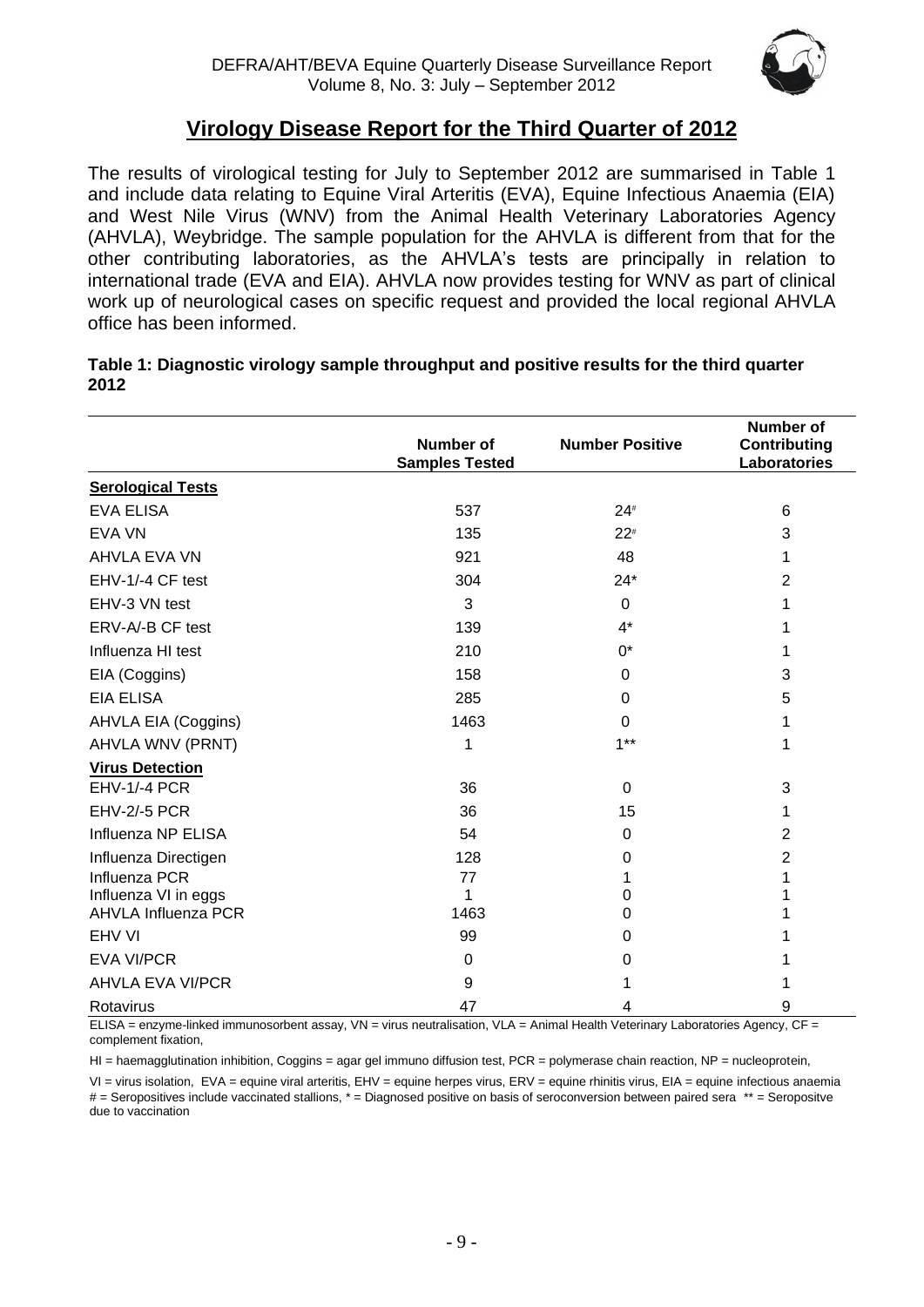

#### <span id="page-9-0"></span>**Virological Diagnoses for the Third Quarter of 2012**

#### **Equine Influenza**

One outbreak of equine influenza (EI) was reported in this quarter and confirmed by the Animal Health Trust.

On 7th September 2012, equine influenza was confirmed in an unvaccinated Thoroughbred-cross gelding in Essex. The horse showed clinical signs of pyrexia, nasal discharge and a cough and a diagnosis was made on the basis of a positive result via PCR on a nasopharyngeal swab. The affected group consists of twelve horses, of which three have been affected.

#### **Equine Herpes Virus-1**

Four outbreaks of equine herpes virus-1 (EHV-1) were confirmed and reported in this quarter.

On 3rd August 2012 an outbreak of EHV-1 respiratory disease was confirmed in Shropshire. Four horses from a group of eight tested positive for EHV-1 by PCR of a nasopharyngeal swab. Three of the four horses showed clinical signs of pyrexia, nasal discharge and a cough, and one horse was asymptomatic. The affected horses were unvaccinated and their breeds and ages are unknown.

A case of EHV-1 respiratory disease was confirmed in Staffordshire on 10th August 2012. A six-week-old non-Thoroughbred foal developed signs of fatal respiratory disease with evidence of viral pneumonia seen histopathologically at post mortem examination, which was confirmed with detection of EHV-1 by PCR applied to lung tissues.

EHV-1 neurological disease was presumptively diagnosed in a nineteen year old non-Thoroughbred stallion with signs of ataxia on 1st September 2012 on a premises in the West Midlands region of the UK. Diagnosis was on the basis of high circulating antibody titres in the absence of recent vaccination, with testing conducted at the Animal Health Trust. Control measures are being undertaken in accordance with the HBLB Codes of Practice with laboratory serological and virological testing of 13 in contact animals underway on the affected premises.

<span id="page-9-1"></span>On 19th September an outbreak of EHV-1 respiratory disease occurred in the South West of England. The affected animal was a three year old donkey that was not vaccinated against EHV-1/-4. The affected animal showed clinical signs of a bilateral profuse serous nasal discharge and was confirmed positive by PCR on a nasopharyngeal swab. There are 7 in-contact animals of which two have shown clinical signs of a mild serous nasal discharge.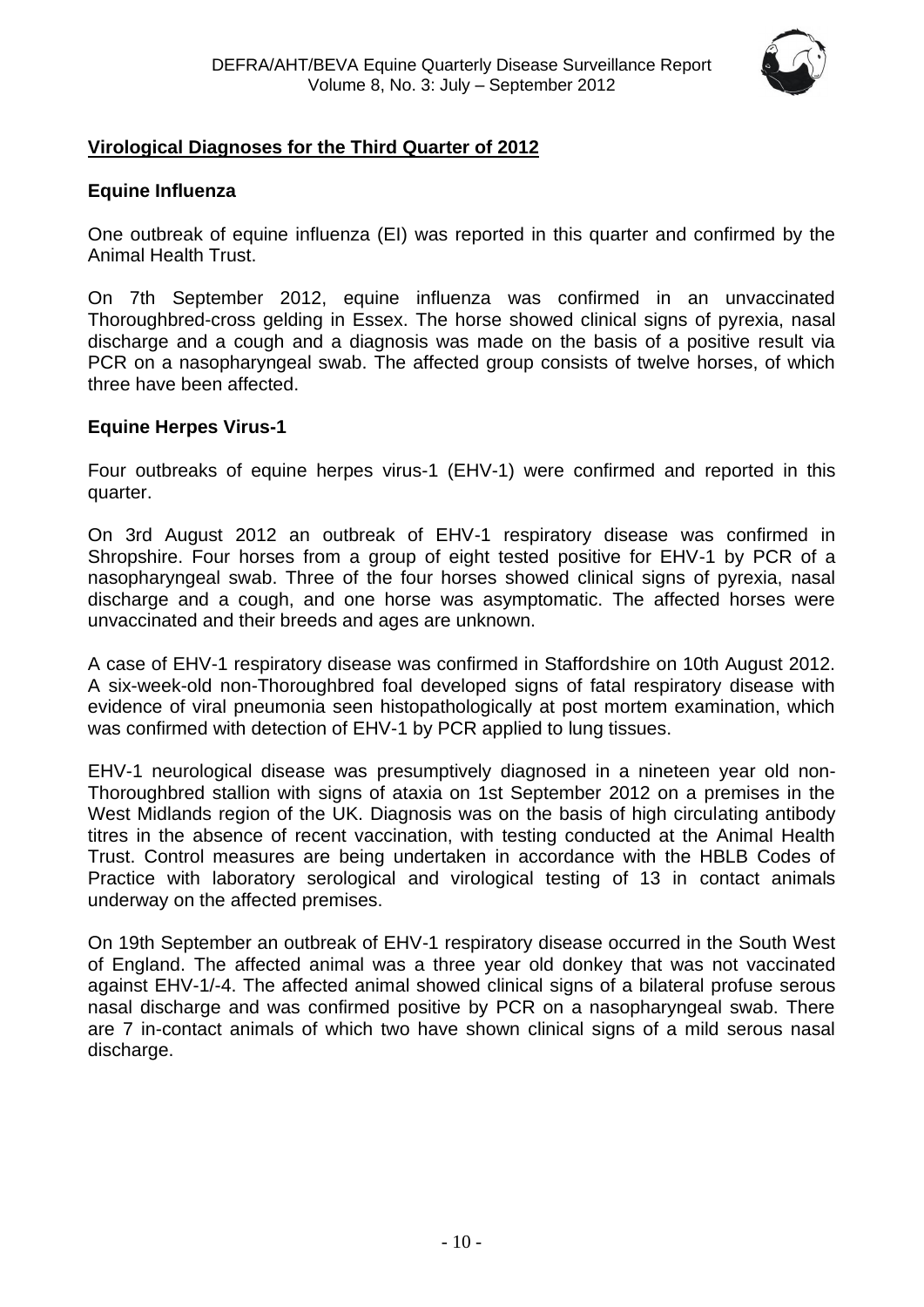

## **Focus Article: Biosecurity at major equestrian competitions: Equestrian Olympic and Paralympic Games London 2012**

#### **Professor Josh Slater, Royal Veterinary College, London, UK & London 2012 National Technical Office**

The London 2012 Olympic and Paralympic Equestrian Games were the highest profile event in this year's equestrian calendar and were the culmination of four years of detailed and meticulous biosecurity planning to ensure that all horses arrived, competed and returned home safely and in good health. The goals for the biosecurity programme for London 2012 were to prevent disease entry into the Greenwich Park venue; prevent disease spread within the venue; prevent disease spread outside the venue; and safeguard competition.

There were several unique features of London 2012 which made the disease risks quite different from all recent equestrian Olympic and Paralympic Games. In previous Games, virtually all horses have flown long haul to the Olympic venue requiring a massively complex logistics exercise to coordinate the smooth arrival of horses, feed, tack, equipment, medicines and accompanying staff. In addition, international hygiene regulations and the importation requirements controlling movement of horses from third countries have had to be taken into account. The host country's health regulations have usually required horses to be quarantined (pre export quarantine – PEQ) and closely monitored before they fly and then a further period of monitoring (post arrival inspection – PAI) after arrival before competition begins. Additional vaccination and testing have sometimes been required or recommended, depending on the country of origin. Health certificates and declarations have to be completed, importation regulations complied with and re-export requirements fulfilled before horses can return home. In addition to these regulatory aspects, international air transport of horses brings its own health risks from respiratory diseases such as shipping fever (pleuropneumonia) and muscle diseases such as myopathies. There is a risk that exotic or endemic disease might be imported with the competition horses, triggering an outbreak of disease at the venue which may result in a wider spread disease outbreak if not contained at the venue. Furthermore competition horses may contract endemic of exotic diseases present in the host country. In both situations there would be an impact on the Games and where exotic disease is imported with the competition horses there would be animal health, economic and trade implications for the host country. Planning for each of these contingencies is a major feature of the preparation for all Equestrian Olympic and Paralympic Games.

Almost all horses travelled to London by road from permanent bases or training camps in Europe to Greenwich. Of the 348 horses stabled at Greenwich Park during the Games, only three flew directly to London from third countries and a further nine flew into Europe from third countries and were based temporarily in Europe or the UK for the run up to, and duration of, the Games. The horses that flew directly into the UK for the Games and those that were based temporarily in Europe for competition were from North America and Australia. The fact that almost all horses made relatively short journeys from within Europe meant that some of the key biosecurity controls usually put in place for the Olympic and Paralympic Games (i.e. pre export quarantine and post arrival inspection) were not possible. One of the early decisions made by the biosecurity team was not to impose additional health monitoring requirements over and above those of the standard animal health certificates and TRACES scheme because to do so would undermine the current provisions facilitating horse movements within Europe. Although PEQ and PAI were not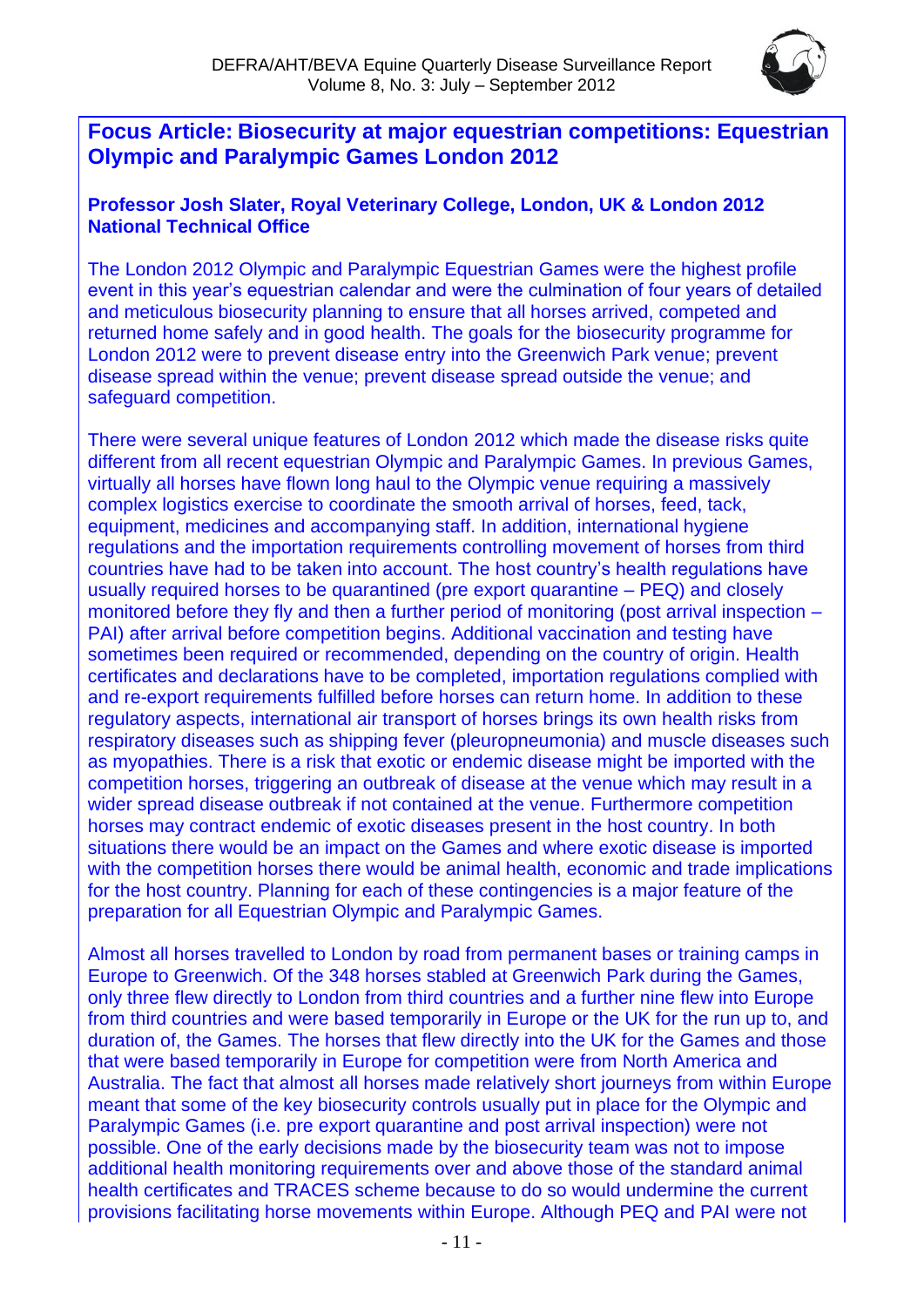

required for most horses, potentially posing an increased disease threat for London 2012, this potential increase in risk was off-set by the high health status of elite competition horses and the fact that they are very closely monitored, have high standards of veterinary health care and, critically, that their movements are documented allowing the disease risk to be profiled for each shipment. Taking all these factors into account, the overall assessment of exotic disease risk in the competition horses was officially classified as very low. However, the impact on the Games could be very high should some of the diseases on the Equestrian Games Risk Register occur and therefore detailed contingency and countermeasures planning was required for each disease. A risk-based approach to biosecurity was taken with exotic and endemic diseases considered in the same biosecurity plan; the plan was put together by a single biosecurity team made up of representatives from the Equestrian Games organisers (LOCOG), equestrian logistics (Peden blockstock) and Government (Defra and AHVLA). This integrated approach to biosecurity was a unique feature of planning for the Games. The biosecurity team's objectives were to generate the Equestrian Games Risk Register, devise countermeasures and contingency plans, and produce standard operating procedures for biosecurity and welfare. The approach was to use a five-stage package of precautionary measures to manage risk: international and country level disease surveillance (provided by the Defra Global Animal Health team); movements before embarkation (provided by the Peden logistics team); health information from point of embarkation (provided by the National Federations); a health screening point before entry into the venue (the Equestrian Staging Facility); isolation facilities at the venue (for containable diseases) and remote to the venue for diseases judged difficult to contain at the venue or which raised suspicion of notifiable disease (Fig 1).



#### Fig.1. Precautionary measures for venue biosecurity

#### **London 2012 Equestrian Games Risk Register**

The Risk Register identified 14 notifiable (exotic) and endemic diseases that posed a threat to the Games and detailed the measures required to mitigate that threat. For London 2012 this required a global view of all diseases which could impact on the successful running of the Games, including non-equine diseases like Foot and Mouth Disease which could impact via restrictions on horse transportation through infected zones or from infected premises where horses were kept dual use agricultural premises.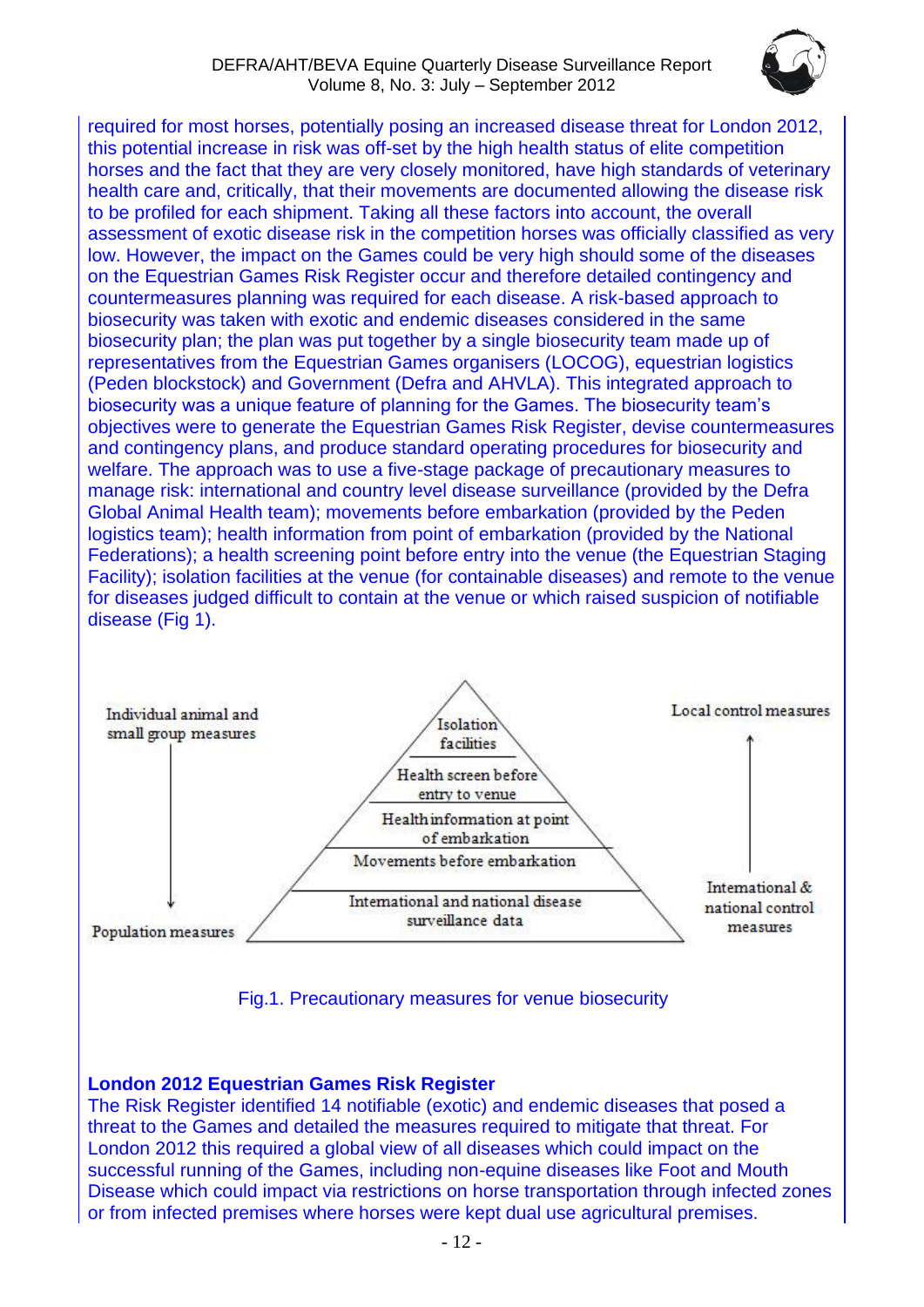

International and national disease surveillance, coupled with advance knowledge of the origins and movements of horses likely to qualify to come to Greenwich, allowed a riskbased assessment of which disease should be included in the Risk Register. The risk register took into account the impact of diseases occurring in competition horses as well as disease occurring in horses in countries of origin, countries of transit and the UK because each of these could affect the ability of horses to move to the UK and compete, or to move back to their country of origin from the UK; return movement (re-export) had real potential to create problems in the event of a notifiable disease occurring at the venue or in the UK. Based on international surveillance data the current likelihood of each disease occurring was determined; the impact of that disease on competition and logistics was estimated; countermeasures currently in place were listed; and the contingency plan should disease occur was summarised. Combining likelihood and impact for disease allowed an overall assessment of the status of the disease to be made using the red (action needed), amber (monitoring needed with possible action) and green (no action needed) system of annotation. Two notifiable diseases (Equine Infectious Anaemia and African Horse Sickness) and three endemic diseases (Salmonellosis, Equine Herpesvirus Myeloencephalopathy) had amber status; no diseases had red status.

#### **Equestrian staging facility**

The Equestrian Staging Facility (ESF) as shown in Fig. 2 was a key precautionary measure in preventing disease entry into the venue. Located 10 k from the venue, the ESF was a purpose-built, temporary facility constructed for security screening of horse transporters, equipment and accompanying personnel as well as health screening of arriving horses. The ESF provided an intervention point to identify horses with clinical signs of disease and divert them to an isolation facility on the edge of venue, or for diseases judged non-containable in the venue isolation stables, to a remote isolation facility located at an equine hospital in north London. On arrival at the ESF, whilst security screening was in progress, horses were unloaded and moved to stable blocks for a veterinary health check. Following verification of identity from the passport and microchip (if present) and the biosecurity team carried out a visual inspection and physical examination of each horse recording rectal temperature and any other clinical signs detected. To assist the clinical decision making process each team had been asked to complete an ESF Arrivals Form detailing rectal temperatures at time of embarkation, journey time and any unexpected or unusual events that had occurred during transport. An important concept that assisted with raising suspicion of exotic disease was that of 'usual' and 'unusual' clinical signs of disease. Detection of a single unusual clinical sign (e.g. haemorrhagic discharges) would trigger suspicion whereas detection of multiple unusual clinical signs would raise suspicion to a higher level.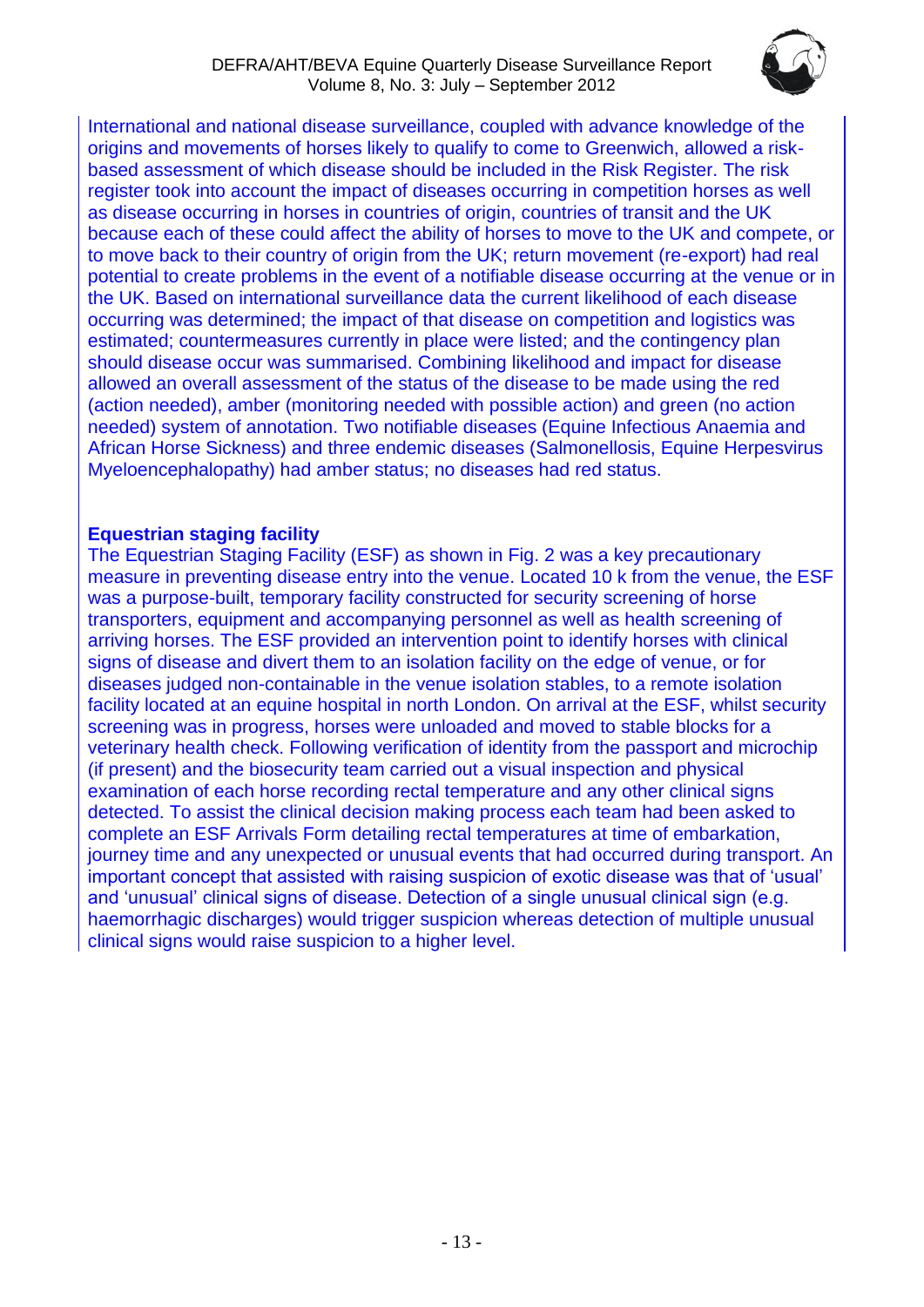



Fig. 2: The Equestrian Staging Facility (ESF)

#### **Venue biosecurity measures**

The venue was divided into three biosecurity zones. The Green Zone was the Greenwich Park main stabling. Access to this area was controlled via accreditation passes but there were no additional restriction on personnel movements. All National Federations were encouraged to follow the simple biosecurity guidance (hand washing, avoiding contact with other horses, limiting horse-to-horse contact and not sharing equipment). There were no special requirements for PPE or boot disinfection. The message to all personnel was that small biosecurity changes have a big impact on health. The Amber Zone was the Equestrian Staging Facility and the venue Veterinary Clinic. Access to these areas was restricted to essential personnel only with requirements for PPE, boot disinfection and cleaning and disinfection. The Red Zone was the venue isolation stables. Access to this area was restricted to essential personnel who had been trained. Stringent biosecurity precautions designed to reduce the risk of disease spread within the stables and reduce the risk of disease spread to outside areas including PPE, boot disinfection and hand washing requirements were in place.

#### Results: health screening and biosecurity

No significant clinical signs of disease were detected at the ESF or at any point during the Games. This contrasted with the relatively high prevalence (5-10%) of horses with clinical signs, including pyrexia and respiratory signs, following long-haul air transport. The mean rectal temperature of horses at the ESF was 37.8 +/- 0.25oC (range 37.1-38.3; 95% CI 37.76-37.84; n=348). No horses had rectal temperatures above the 38.5oC cut-off specified in the biosecurity SOPs.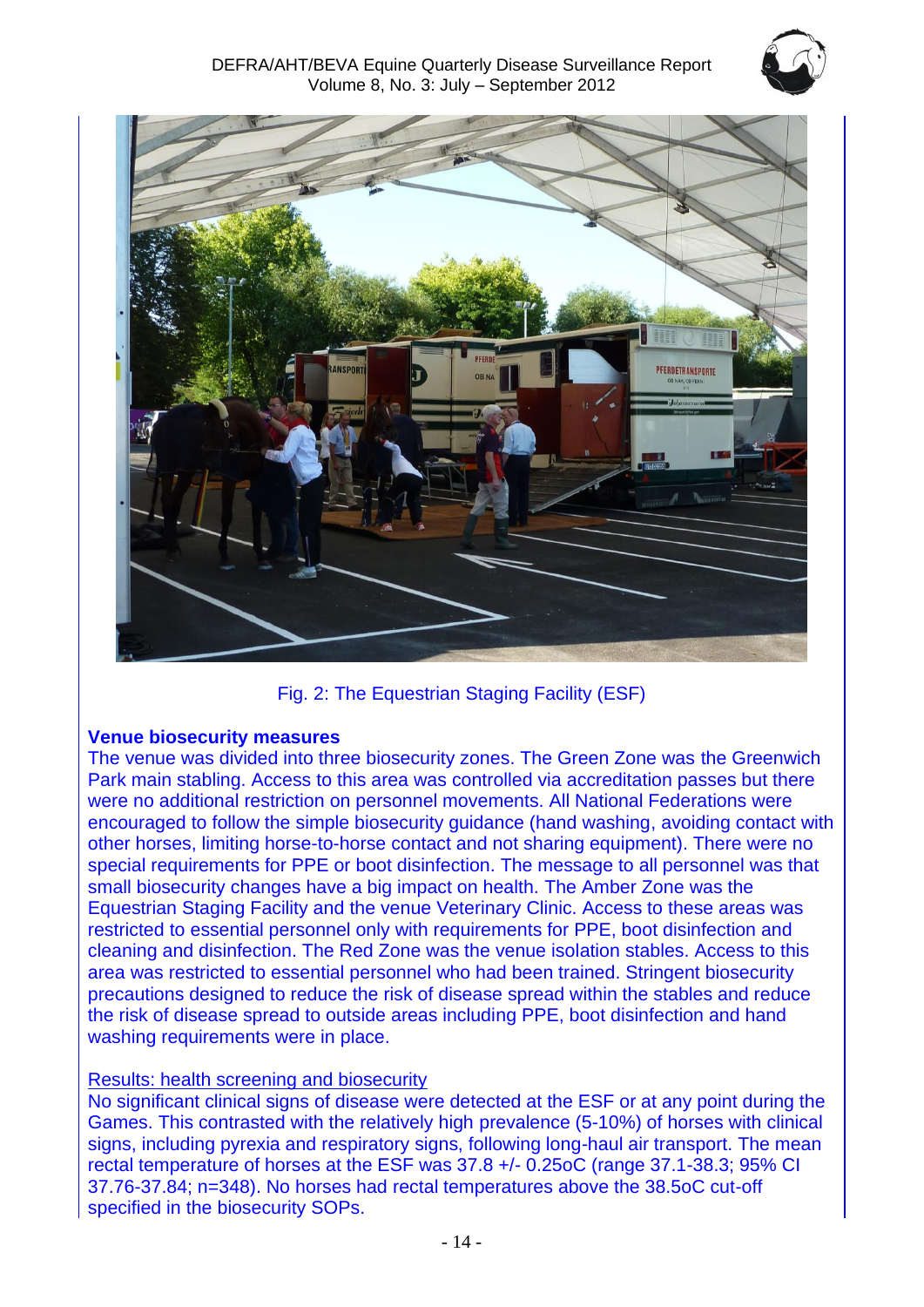

### **Conclusions**

London 2012 was very different from previous Olympic and Paralympic Games because most horses travelled by road to London and did not fly internationally. Uniquely, the health and welfare preparations for 2012 involved an integrated response to exotic and endemic diseases by the Defra, LOCOG and equestrian logistics teams. The overall official risk assessment of exotic disease occurring was very low. No significant health or welfare problems were detected during the Games and the data collected from the arrival health checks allowed a reference point for mean rectal temperatures to be established which will inform future planning of biosecurity measures at equestrian competitions. The biosecurity countermeasures and contingency planning from London 2012 are a valuable legacy for future equestrian competitions.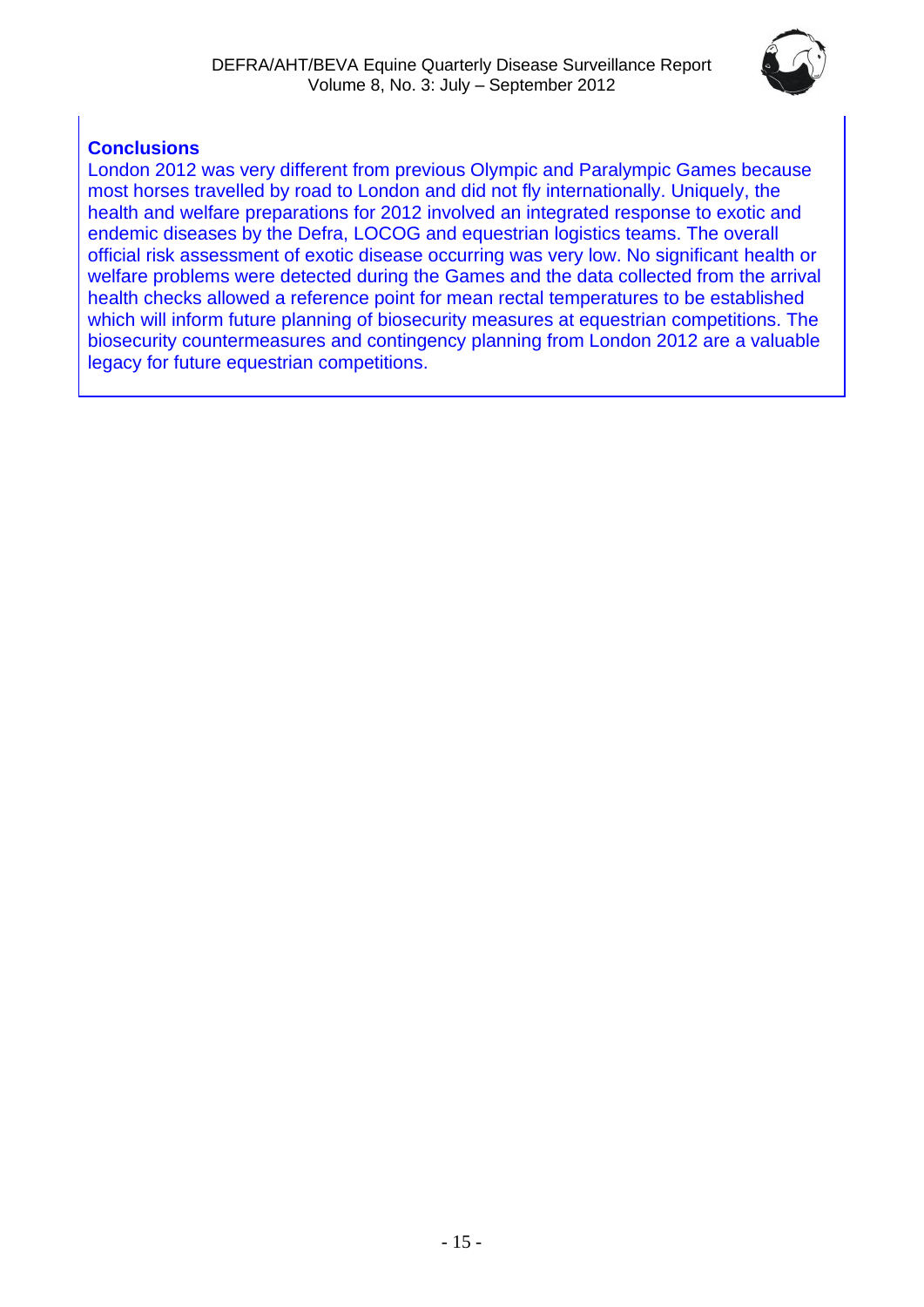

## **Bacteriology Disease Report for the Third Quarter 2012**

A summary of the diagnostic bacteriology testing undertaken by different contributing laboratories is presented in Table 2. For contagious equine metritis (CEM) all 29 HBLB approved laboratories in the UK contributed data.

#### AHVLA CEMO Data for the period July to September 2012

We are again pleased to include data relating to CEM testing from the Animal Health Veterinary Laboratories Agency (AHVLA), in this quarterly report. The sample population for the AHVLA is different from that for the other contributing laboratories as the AHVLA tests are principally in relation to international trade and/or outbreak investigations.

#### **Strangles**

Strangles remains endemic in the UK, especially among parts of the non-Thoroughbred horse population. Diagnoses are confirmed in the UK based on traditional culture of *S. equi* and qPCR on respiratory samples and/or seroconversion using a serological ELISA.

#### **Table 2: Diagnostic bacteriology sample throughput and positive results for the third quarter 2012**

|                                              | Number of        | <b>Number</b>   | <b>Number of</b> |
|----------------------------------------------|------------------|-----------------|------------------|
|                                              | <b>Samples</b>   | <b>Positive</b> | Contributing     |
|                                              | Tested           |                 | Laboratories     |
| <b>CEMO (HBLB)</b>                           | 833              | $\Omega$        | 29               |
| <b>CEMO (AHVLA)</b>                          | 2676             | 0               |                  |
| Klebsiella pneumoniae#                       | 8681             | 5               | 29               |
| Pseudomonas aeruginosa                       | 871 <sup>1</sup> | 11              | 29               |
| Strangles*culture                            | 2032             | 164             | 21               |
| <b>Strangles PCR</b>                         | 1110             | 122             | 2                |
| <b>Strangles ELISA</b>                       | 2004             | $320^2$         | $\overline{2}$   |
| <b>Salmonellosis</b>                         | 408              | 29              | 20               |
| <b>MRSA</b>                                  | 429              | 3               | 9                |
| <b>Clostridium perfringens</b>               | 370              | 4               | 8                |
| <b>Clostridium difficile (toxin by ELISA</b> |                  |                 |                  |
| or immunochromatography)                     | 372              | 5               | 10               |
| <b>Borrelia (by ELISA)</b>                   | 8                | 0               |                  |
| Rhodococcus equi culture/PCR                 | 524              | 6               | 10               |
| Lawsonia intracellularis**culture/PCR        | 50               | 10              | 6                |

CEMO = contagious equine metritis organism (*Taylorella equigenitalis*); HBLB = HBLB accredited laboratories; #=capsule type 1,2,5; AHVLA = AHVLA reference laboratory**; \****Streptococcus equi* subsp*. equi*; MRSA = methicillin resistant *Staphylococcus aureus.* \*\* Lawsonia intracellularis identified using PCR applied to faeces; <sup>1</sup> reproductive tract samples only; <sup>2</sup> seropositivity may be attributed to disease exposure, vaccination, infection and carrier states.

#### AHVLA *Salmonella* results

From the incidents involving strains typed by the AHVLA the serovars/phagetypes reported were monophasic *S*. Typhimurium (mST) strains *S*. 4,12:i:- DT193 (1 sample), mST *S*. 4,5,12:i:- DT193 (1), *S*. Agama (1), *S*. Anatum (2), *S*. Enteritidis PT11 (2), *S*. Newport (1) *S*. Typhimurium DT2 (2), *S*. Typhimurium DT104 (1), *S.* Typhimurium DT107 variant (1) and *S*. Typhimurium U302 (1). *S*. Agama and *S*. Newport are likely to originate from a badger reservoir, *S*. Enteritidis PT11 from hedgehogs, *S*. Anatum and *S*. Typhimurium DT2 from wild birds (particularly pigeons in the case of DT2), *S*. Typhimurium U302 from pigs and mST strains from pigs or cattle. For more information from Defra about *Salmonella* in the UK, please visit [http://vla.defra.gov.uk/reports/rep\\_salm\\_rep11.htm.](http://vla.defra.gov.uk/reports/rep_salm_rep11.htm)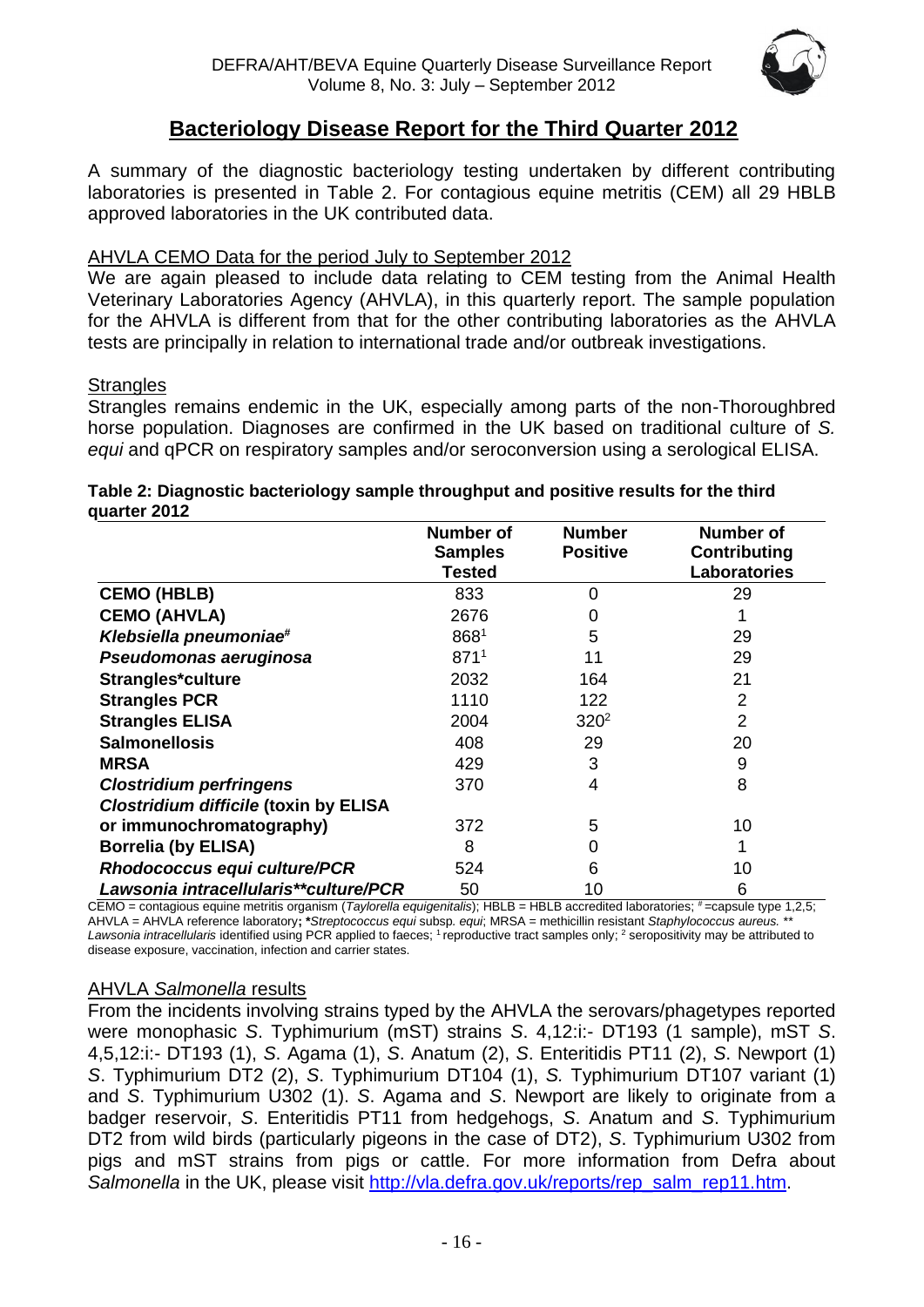

## **Toxic and Parasitic Disease Report for the Third Quarter 2012**

<span id="page-16-0"></span>A summary of diagnostic toxicosis and parasitology testing undertaken by contributing laboratories is presented in Tables 3 and 4 respectively. Results for toxicosis are based on histopathologically confirmed evidence of disease only (where applicable).

#### **Table 3: Diagnostic toxicosis sample throughput and positive results for the third quarter 2012**

|                       | <b>Number of</b><br><b>Samples</b><br><b>Tested</b> | <b>Number</b><br><b>Positive</b> | <b>Number of</b><br>Contributing<br><b>Laboratories</b> |
|-----------------------|-----------------------------------------------------|----------------------------------|---------------------------------------------------------|
| <b>Grass Sickness</b> | 15                                                  |                                  |                                                         |
| Hepatic toxicoses     | 22                                                  |                                  |                                                         |
| Atypical myopathy     |                                                     |                                  | $2^*$                                                   |
| Tetanus               |                                                     |                                  |                                                         |

\*Includes contributing laboratories with no cases submitted

#### **Table 4: Diagnostic parasitology sample throughput and positive results for the third quarter 2012**

|                                  | <b>Number of</b><br><b>Samples</b><br><b>Tested</b> | <b>Number</b><br><b>Positive</b> | <b>Number of</b><br><b>Contributing</b><br><b>Laboratories</b> |
|----------------------------------|-----------------------------------------------------|----------------------------------|----------------------------------------------------------------|
| <b>Endoparasites</b>             |                                                     |                                  |                                                                |
| Ascarids                         | 3937                                                | 55                               | 21                                                             |
| Cyathostomes                     | 2560                                                | 376                              | 15                                                             |
| Dictyocaulus                     | 801                                                 | 5                                | 14                                                             |
| Strongyles                       | 4807                                                | 1562                             | 24                                                             |
| Tapeworms (ELISA based testing)  | 43                                                  | 35                               | 6                                                              |
| Tapeworms (Faecal exam)          | 2891                                                | 34                               | 15                                                             |
| Trichostrongylus                 | 39                                                  | $\overline{2}$                   | 1                                                              |
| Strongyloides                    | 2896                                                | 380                              | 18                                                             |
| Oxyuris equi                     | 220                                                 | 5                                | 5                                                              |
| Fasciola                         | 8                                                   | 0                                | 3                                                              |
| Coccidia                         | 110                                                 | 3                                | 3                                                              |
| Cryptosporidia                   | 22                                                  | 0                                | 1                                                              |
| AHVLA Theileria equi (CFT)*      | 117                                                 | $\overline{2}$                   |                                                                |
| AHVLA Theileria equi (IFAT)**    | 477                                                 | 19                               |                                                                |
| AHVLA Theileria equi (cELISA)*** | 210                                                 | 5                                |                                                                |
| AHVLA Babesia caballi (CFT)*     | 117                                                 | 0                                |                                                                |
| AHVLA Babesia caballi (IFAT)**   | 477                                                 | 26                               |                                                                |
| AHVLA Babesia caballi(cELISA)*** | 210                                                 | $\overline{2}$                   | 1                                                              |
| <b>Ectoparasites</b>             |                                                     |                                  |                                                                |
| <b>Mites</b>                     | 22                                                  | 0                                | 1                                                              |
| Lice                             | 434                                                 | 0                                | 16                                                             |
| Ringworm                         | 553                                                 | 97                               | 22                                                             |
| Dermatophilus                    | 240                                                 | 12                               | 15                                                             |
| Candida                          | 63                                                  | $\mathbf 0$                      | $\overline{2}$                                                 |

\*Complement Fixation Test; CFT suspect/positive samples are tested in IFAT test

\*\*Indirect Fluorescent Antibody Test; \*\*\*competitive Enzyme-linked immunosorbent assay; positive cELISA results are not undergoing confirmatory testing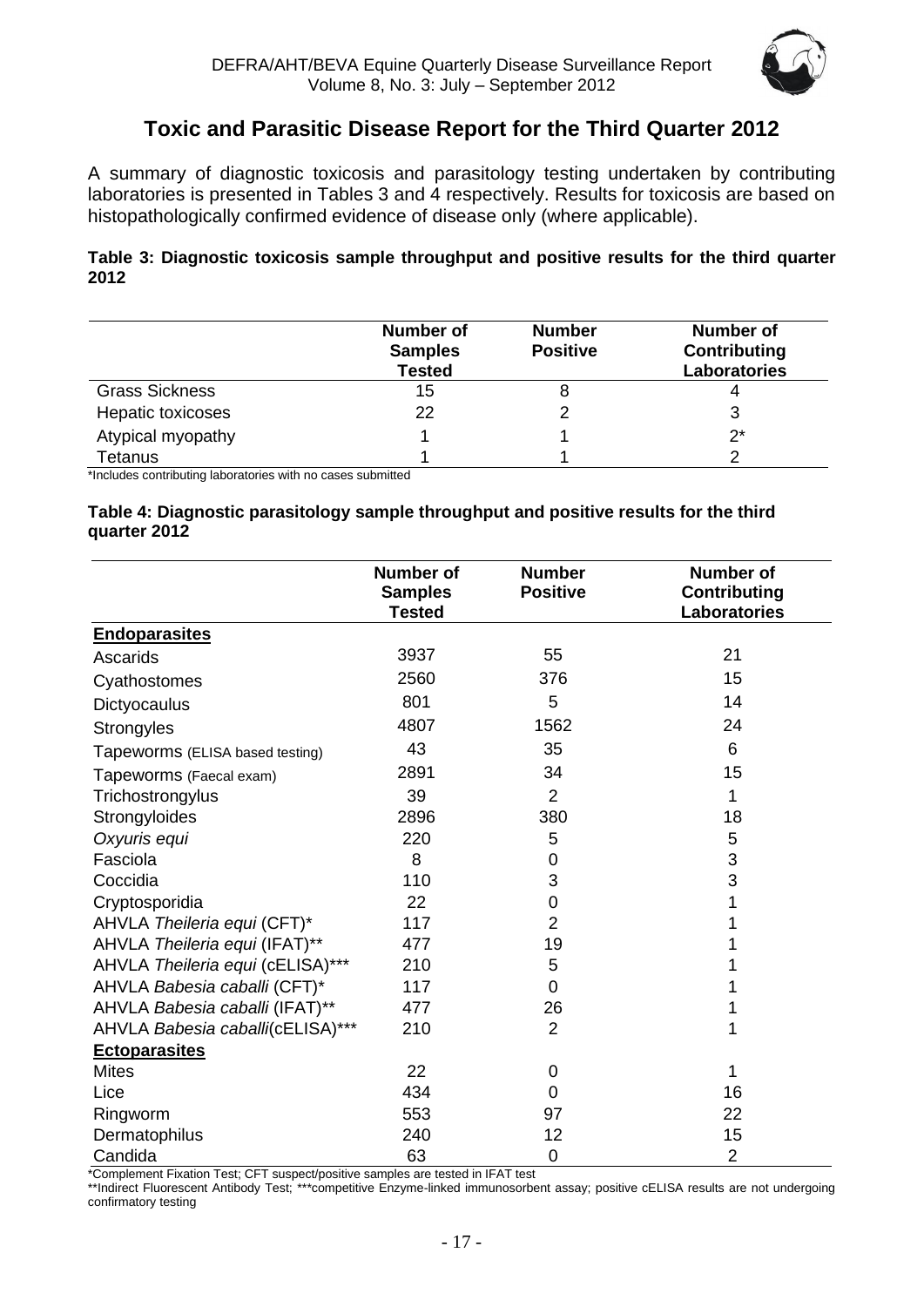

#### Grass sickness surveillance data [\(www.equinegrasssickness.co.uk\)](http://www.equinegrasssickness.co.uk/)

Only four cases of equine grass sickness (EGS) have been reported during the third quarter of 2012 (July - September), of which three occurred in England and one occurred in Scotland. These cases comprised two mares/fillies and two geldings, with a median age of 5.7 years (range  $4 - 22$  years). Affected breeds were Clydesdale, Percheron x Comtois, Highland x Arab and Warmblood x Cleveland Bay.

Three of the four cases had moved to new grazing on their home premises within four weeks of developing EGS. Only one affected premises had a history of previous EGS cases. Two cases were reported to have acute EGS and two were diagnosed with chronic EGS, of which both were reported to have survived to date. Three cases were diagnosed based on veterinary assessment of clinical signs alone. One case underwent surgery without diagnostic confirmation by biopsy.

It should be noted that the grass sickness surveillance scheme receives data from a wider population in comparison to the data presented in Table 3 and different diagnostic criteria were used.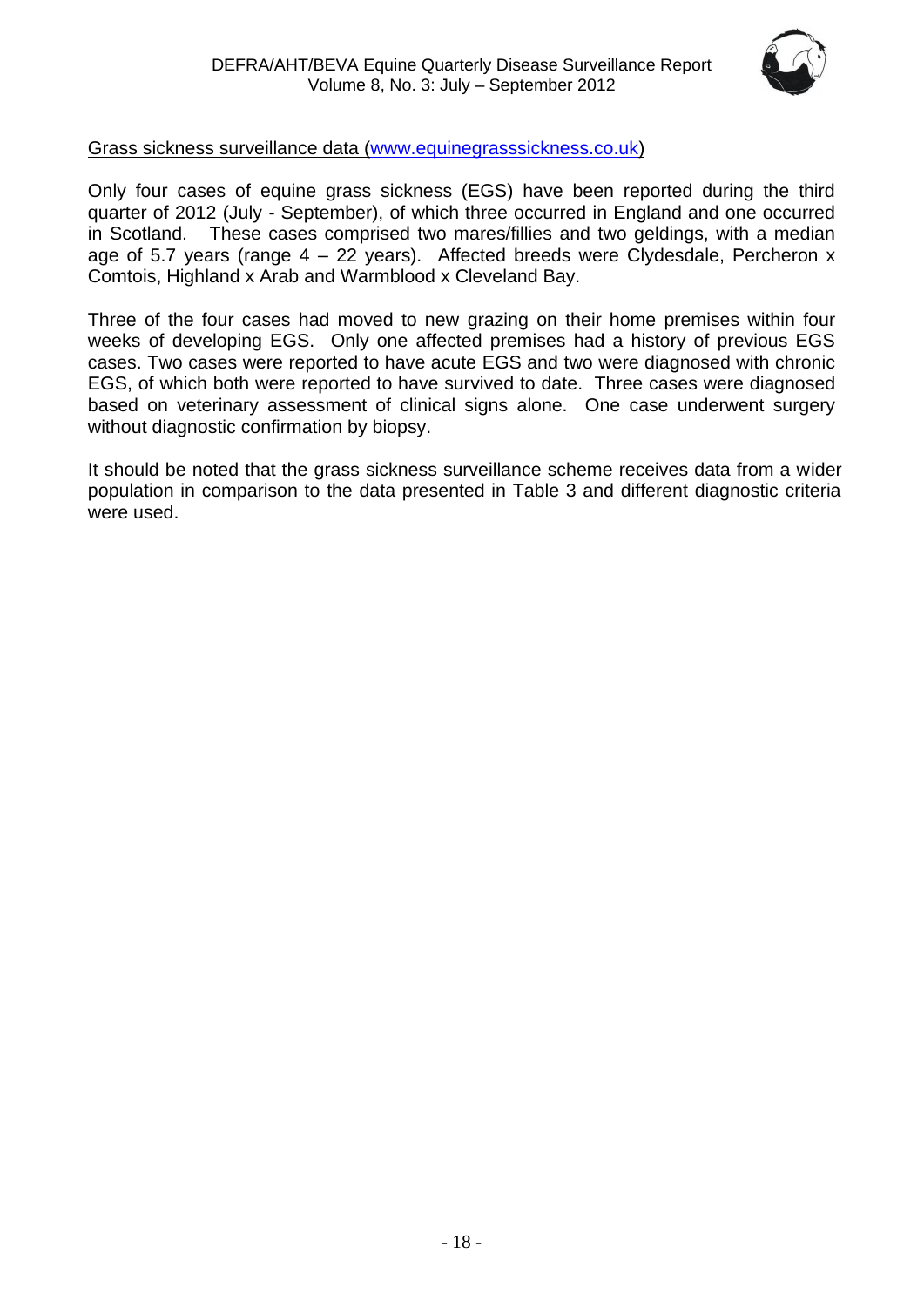

## **Report on Post-mortem Examinations for the Third Quarter 2012**

#### <span id="page-18-0"></span>**East Anglia**

*A total of 24 cases were examined including 11 aborted fetuses.*

Of the aborted fetuses examined this quarter, there were nine cases of umbilical cord torsion, one case of septicaemia and the cause of abortion could not be identified in one case.

Three neurological cases were examined. The first case involved a two year old mare that suffered neuronal spinal cord damage and a myopathy. The second case involved a thirteen year old stallion which was euthanased due to hind limb dysfuction following general anaesthesia. Post mortem examination revealed bilateral Wallerian degeneration of the femoral nerves. The final case comprised an eleven year old Warmblood that was euthanased following ataxia. Spinal cord malacia and bilateral abnormalities of the sacroiliac joint were identified on post mortem examination.

Six horses were examined following gastrointestinal disease. Two cases of cyathostomiasis were identified along with single cases of typhlocolitis, caecal impaction, an ileal abscess and the cause of death for one case was unknown.

One case of neoplasia was reported in this quarter in which an infiltrative carcinoma of the colon was identified.

One musculoskeletal case was examined in which a two year old colt had suffered a fracture of the medial sesamoid of the fetlock of the left forelimb and a partial rupture of the palmar ligament.

Two other cases were reported. A seven month old foal died suddenly and post mortem examination revealed Lawsonia and aspergillus infections. A second case suffered immune-mediated haemolysis.

#### <span id="page-18-1"></span>**Home Counties**

*Thirteen cases were examined in this quarter.*

One neurological case was reported in this quarter. Post-mortem examination revealed cervical vertebral malformation.

Ten cases of gastrointestinal disease were reported. Four horses suffered a strangulating lipoma, one of which developed endotoxaemia. An acute gastric rupture was identified in two further cases that were examined. Four other horses were examined and cases of epiploic entrapment, caecal perforation and a small intestinal volvulus were identified. One horse developed colic following an acute carbohydrate overload.

One musculoskeletal case was examined which comprised a horse with laminitis.

One case of hepatic disease was identified. Post-mortem examination revealed hyperlipaemia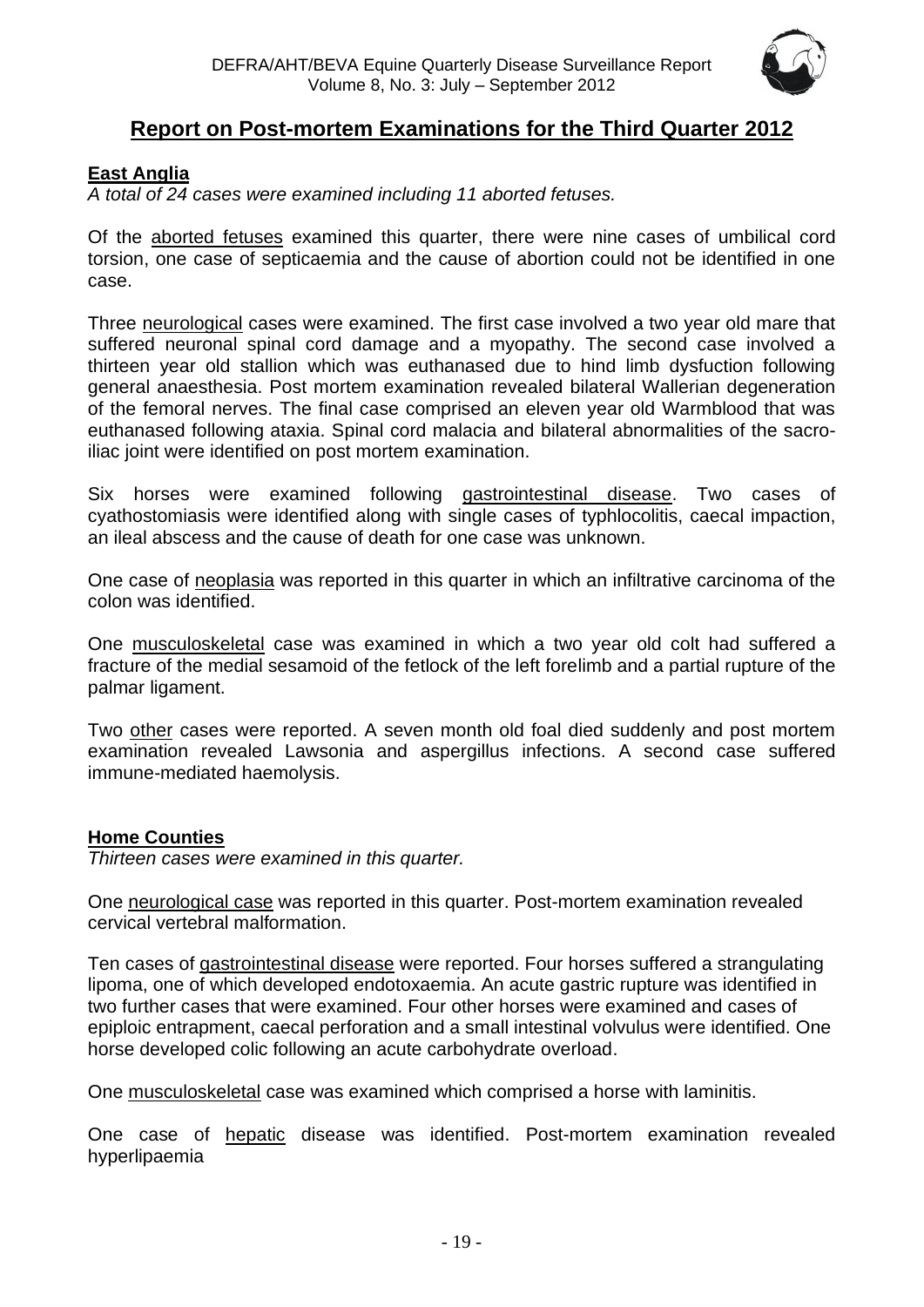

#### <span id="page-19-0"></span>**South West**

*Nine cases were examined in this quarter*.

One case of neurological disease was reported this quarter. The horse suffered postoperative acute paralysis due to a post-anaesthetic myelopathy.

Three gastrointestinal cases were reported. One horse suffered grass sickness, the second was euthanased following an undetermined post-surgical colic and the final case was euthanased following surgical management of a hernia.

Two respiratory cases were examined. Both of the animals were foals that had tested positive to Equine Herpes Virus 2 and 5 and suffered bronchopneumonia.

Two welfare cases were reported. Examination of the first case revealed enteric inflammation and biliary hyperplasia was identified in the second case.

Two other cases were examined. One comprised of multifocal haemorrhage however a cause could not be identified. The second case involved a donkey that was euthanased following multiple non-healing skin wounds. Post-mortem examination revealed hydatid cysts and chronic laminitis as well as granulomatous skin disease of unknown cause.

#### <span id="page-19-1"></span>**Northern England**

*One case was examined in this quarter.*

One gastrointestinal case was examined involving a horse with suspected grass sickness which later proved negative and a diagnosis was not reached.

#### <span id="page-19-2"></span>**West Midlands**

*One case was examined in this quarter.*

One other case was examined and a diagnosis of systemic granulomatous disease was made following post-mortem and histological examinations.

#### <span id="page-19-3"></span>**Scotland**

*No cases were reported in this quarter*.

#### <span id="page-19-4"></span>**Northern Ireland**

*Five post-mortem examinations were carried out in this quarter.*

One aborted fetus was examined from which *E. col*i and *Bacillus licheniformis* were isolated. No other abnormalities were detected.

One neonate was examined this quarter which comprised a three-week-old male that had died following suspected pneumonia. Post-mortem examination and histological examination revealed hepatic necrosis, pulmonary congestion and alveolar collapse.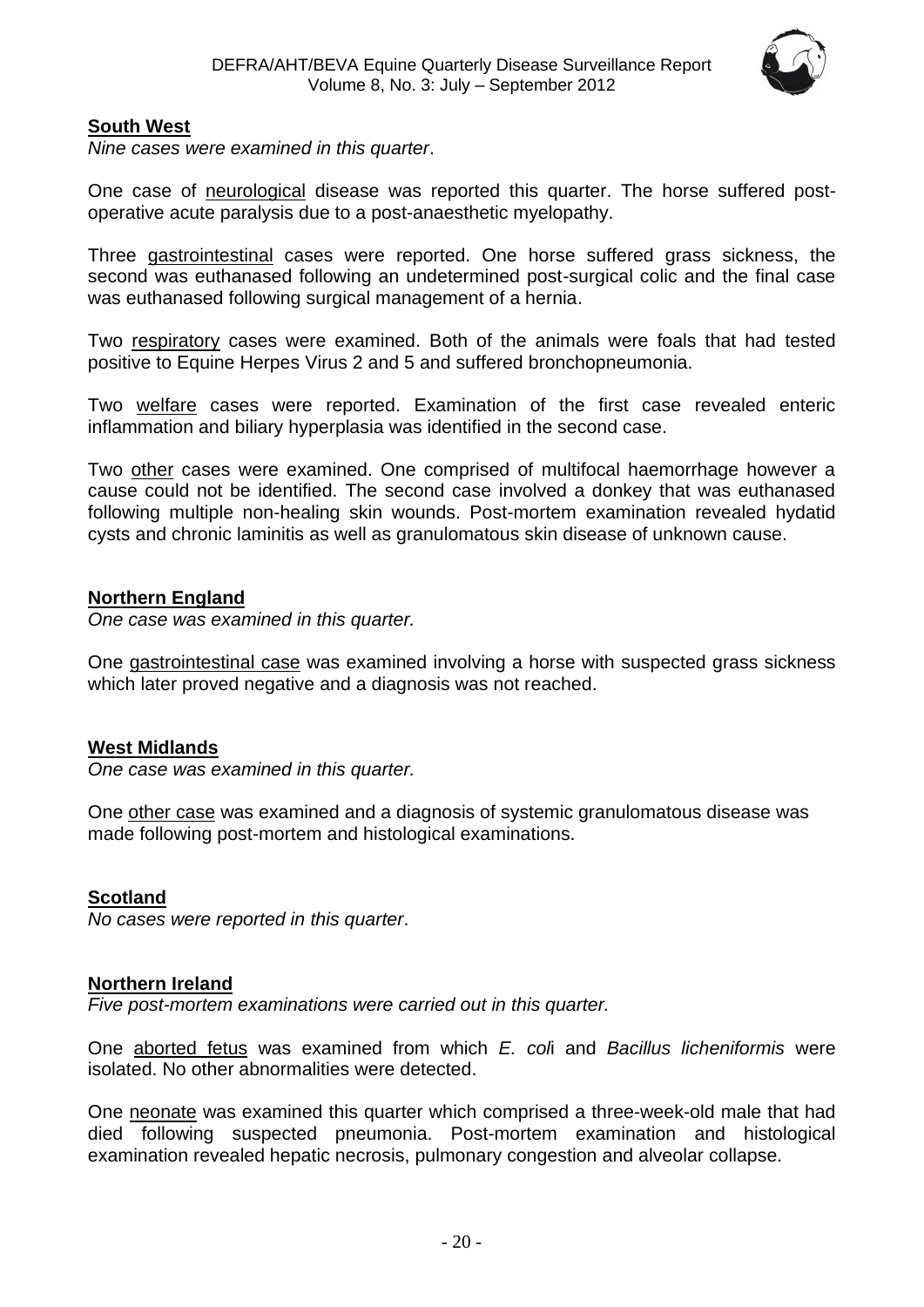

Two cases of hepatic disease were examined. The first case involved a 15-month-old male that had died following acute diarrhoea. A diagnosis of hepatocellular necrosis was made and *Listeria* was isolated from multiple organs. The second case comprised a 14-year old male pony with a history of chronic liver disease. Post-mortem examination and histological diagnosis revealed changes consistent with toxic hepatopathy. The toxin was not identified but the liver changes were not consistent with ragwort intoxication.

One other case was examined this quarter. An eight-year old female was found dead with a history of suspected yew intoxication. On post-mortem examination yew leaves were identified in the gastrointestinal tract.